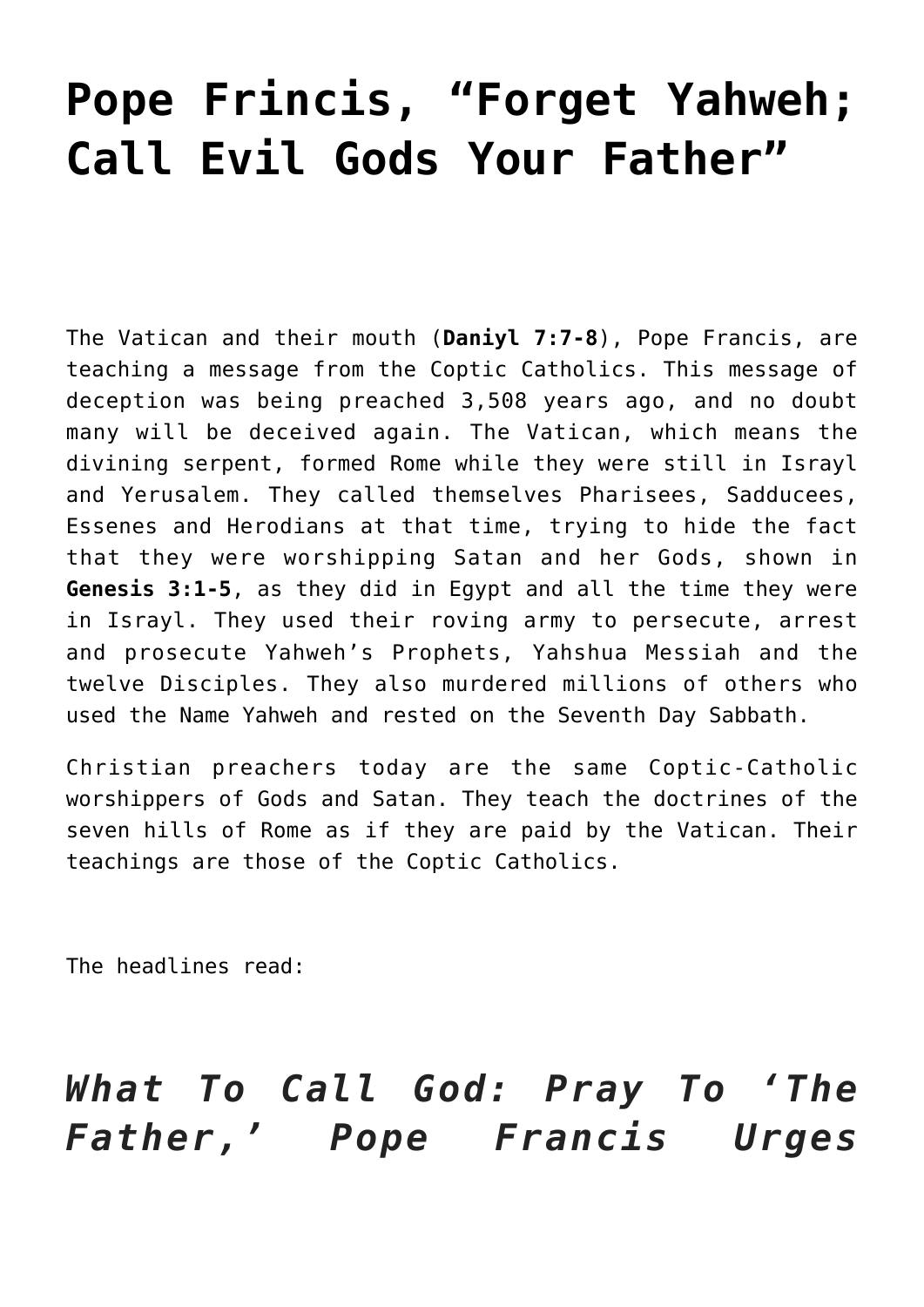# *Catholics*

newsweek.com

There are so many deceptions in this message from the Vatican, it would be hard to cover all of them in a thirty page letter. The word **Vatican** means *divining serpent.* We find the word **serpent** in many Scriptures. From the very beginning, the serpent has taught God worship through this same agency. Notice the way Satan, the serpent, teaches God worship and teaches the people to reject the Commandments of Yahweh.

#### **Genesis 2:9, 16-17**

9 And out of the ground Yahweh made every tree grow that is pleasant to the sight, and desirable for food. The Tree of Life was in the midst of the garden, and the tree of the knowledge of Righteousness and evil.

16 And Yahweh commanded the man, saying: Of every tree of the garden you may freely eat;

17 But of the tree of the knowledge of Righteousness and evil you must not eat, for starting with the day you eat of it, dying you will die.

Remember the Scriptures are written here a little and there a little.

#### **Isayah 28:10**

For precept *must be* upon precept; precept upon precept; line upon line; line upon line; here a little *and* there a little;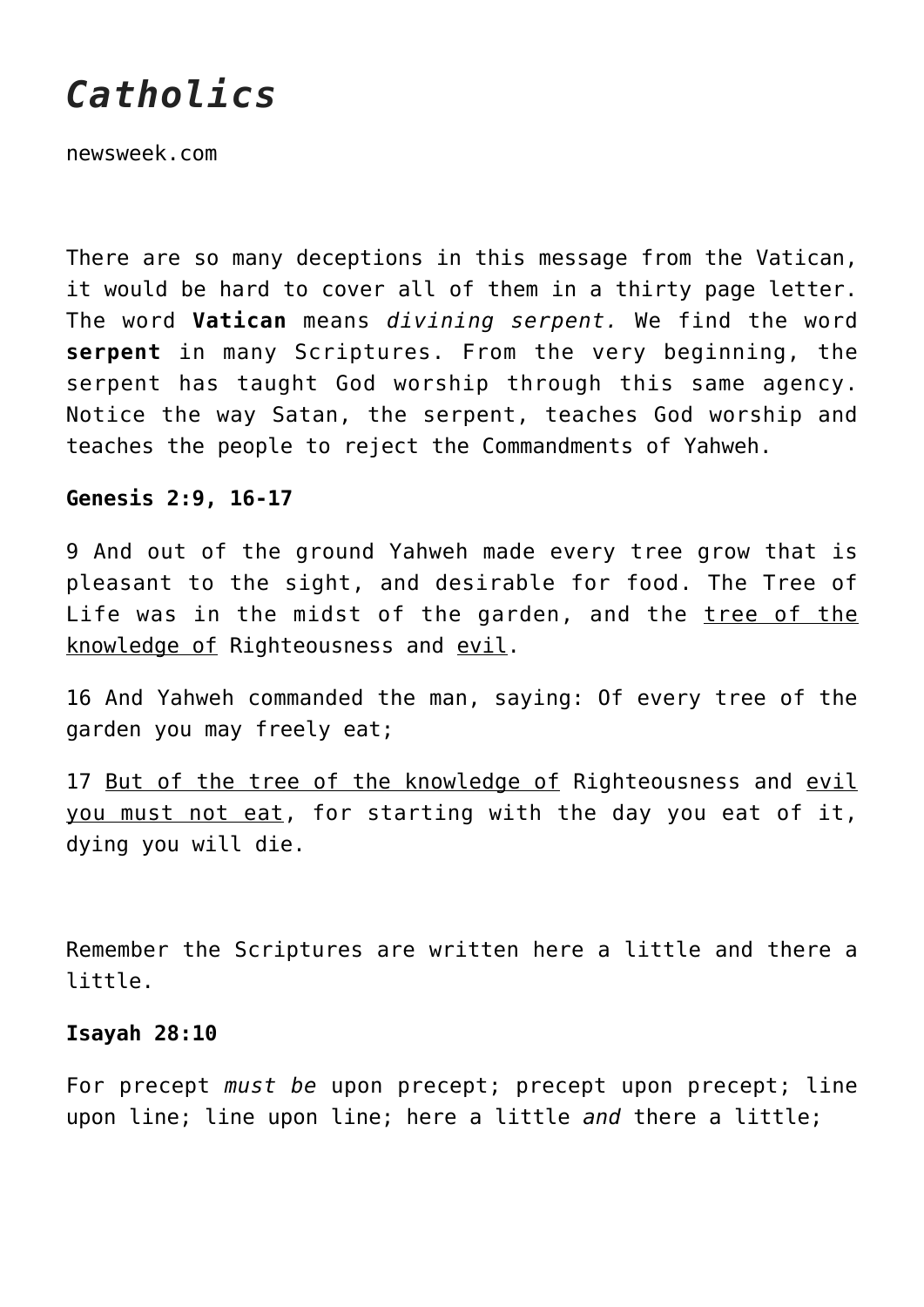**Genesis 2:9, 16-17** are further elaborated on in several other Scriptures. Remember these words:

#### **Genesis 1:1**

In the beginning…

What is condensed in **Genesis 1:1; 2:9, 16-17**, a little more is given in several Scriptures. Notice now what was taught in the beginning was the Laws of Yahweh, called by the Savior, Yahweh's Righteousness.

# **Mattithyah 6:33**

But seek you first the Kingdom of Yahweh and His Righteousness, and all these things will be added to you.

#### **Deuteronomy 6:25**

And it will be our Righteousness if we observe to do all of these Laws before Yahweh our Father, as He has commanded us.

# **Revelation 22:12-16**

12 And behold, I come quickly, and My Reward *is* with Me, to give every man according as his work will be.

13 I am the First and the Last, the Beginning and the End.

14 Blessed *are* those who keep His Laws, that they may have right to the Tree of Life, and may enter in through the gates into the City.

15 For outside *are* dogs, and sorcerers, and whoremongers, and murderers, and worshipers of Gods (elohim) and everyone *who professes* to love, yet practices breaking the Laws.

16 I, Yahshua, have sent My Messenger to testify to you these things in the congregations of The House of Yahweh. I am the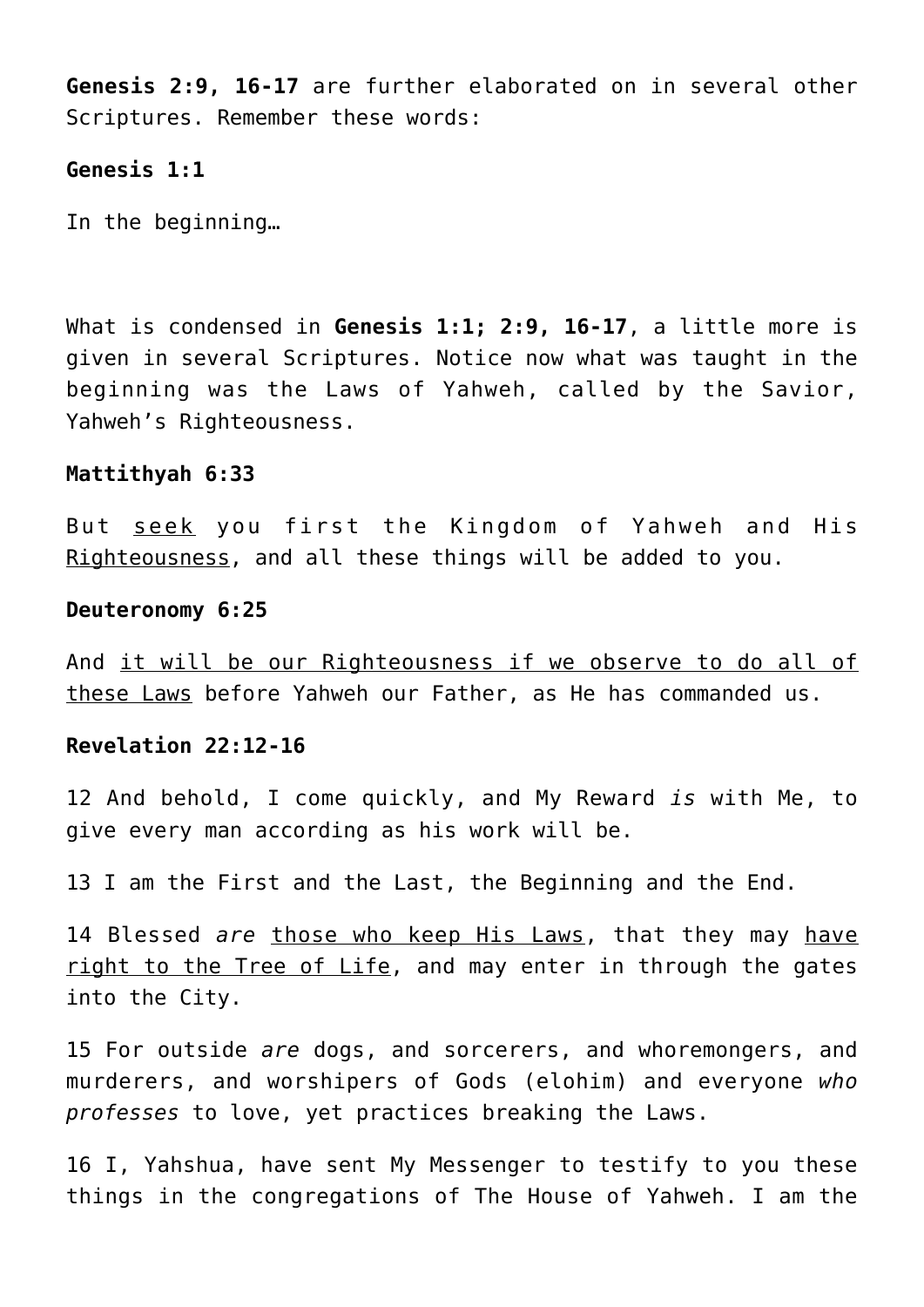Root and the Offspring of David, *and* the Bright and Morning Star.

# **I Yahchanan 3:4, 7-8, 10**

4 Whoever commits sin, transgresses also the Laws; for sin is the transgression of the Laws.

7 Little children, let no man deceive you; he who practices Righteousness is Righteous, just as He is Righteous.

8 He who practices sin is of the devil, for the devil has sinned from the beginning. For this purpose the Son of Yahweh was manifested; that He might destroy the works of the devil.

10 In this the Children of Yahweh and the children of the devil are manifest. Whoever does not practice Righteousness is not of Yahweh, and he does not love his neighbor!

#### **II Yahchanan 1:5-6**

5 But now I plead with you, lady, not as though I wrote any new Laws to you, but that which we had from the beginning: That we love one another—

6 And this is love: That we walk after His Laws. Those are the Laws, that, as you have heard from the beginning, you should walk in them.

**Verses 5** and **6** show these Commandments, Laws, were the Message taught by Yahweh from the beginning.

#### **I Yahchanan 3:10-11**

10 In this the Children of Yahweh and the children of the devil are manifest. Whoever does not practice Righteousness is not of Yahweh, and he does not love his neighbor!

11 For this is the Message that you heard from the beginning,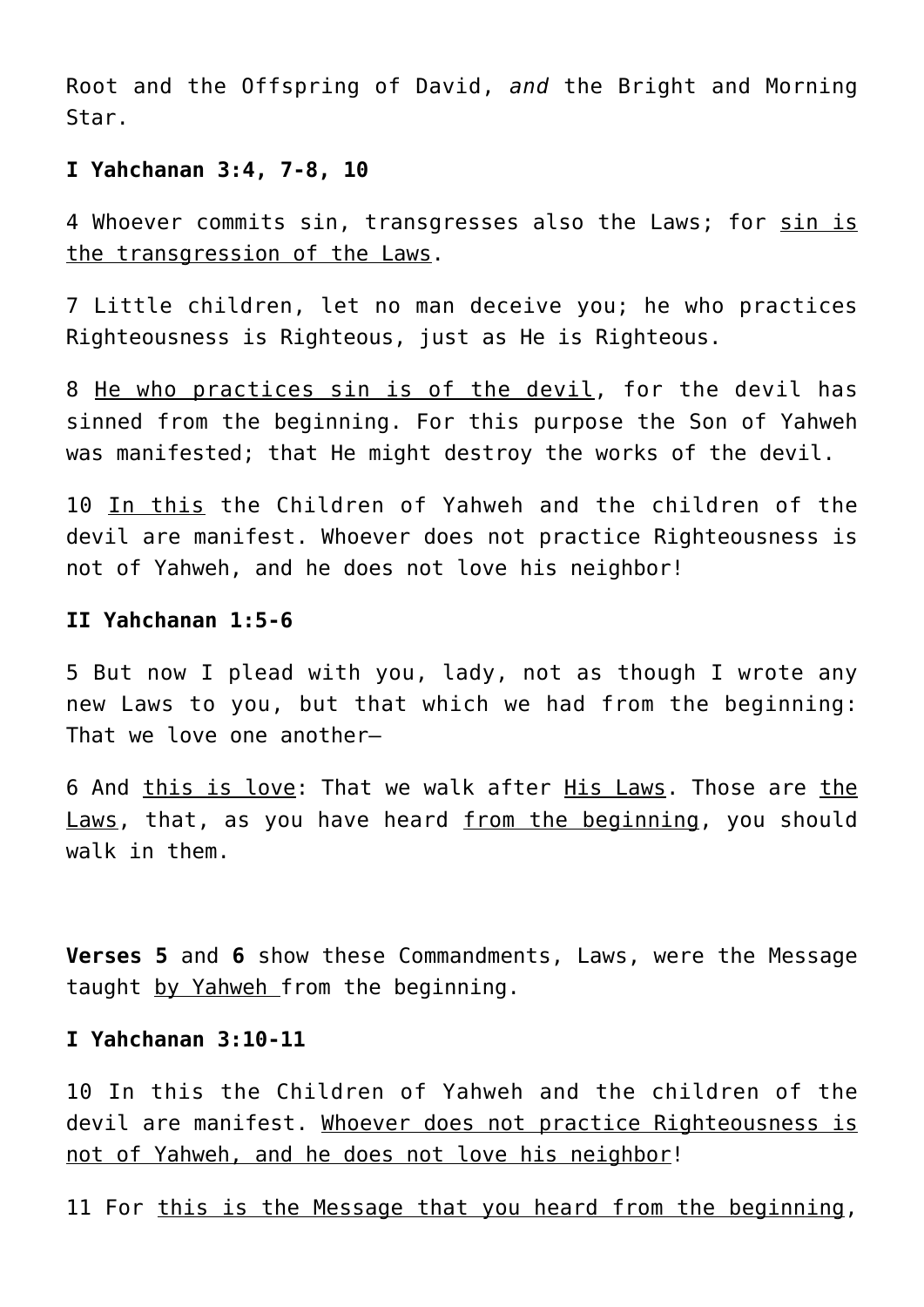that we should love one another.

Notice **verse 10**: …Whoever does not practice Righteousness is not of Yahweh…

The Coptic Catholics, who were the Pharisees, Sadducees, Essenes and Herodians, and are now the Roman Catholics, ignore the Scriptures and tell you, as Satan did Eve, to pay no attention to Yahweh the Creator. Just be evil like the Gods, surely you won't die.

# **The Name Yahweh**

The *King James Version* of *The Book of Yahweh* was forced by the Vatican, the divining serpent, to remove the Name, Yahweh, and replace the Name, Yahweh, with the word God and/or Lord. This was a great deception on Satan's part.

# **The Roman Catholic Church Took by Force The Book of Yahweh and Held It Captive 1,500 Years**

Consider the history of the Pharisees, Sadducees, Essenes and Herodians, who are now called the Roman Catholic Church. In 70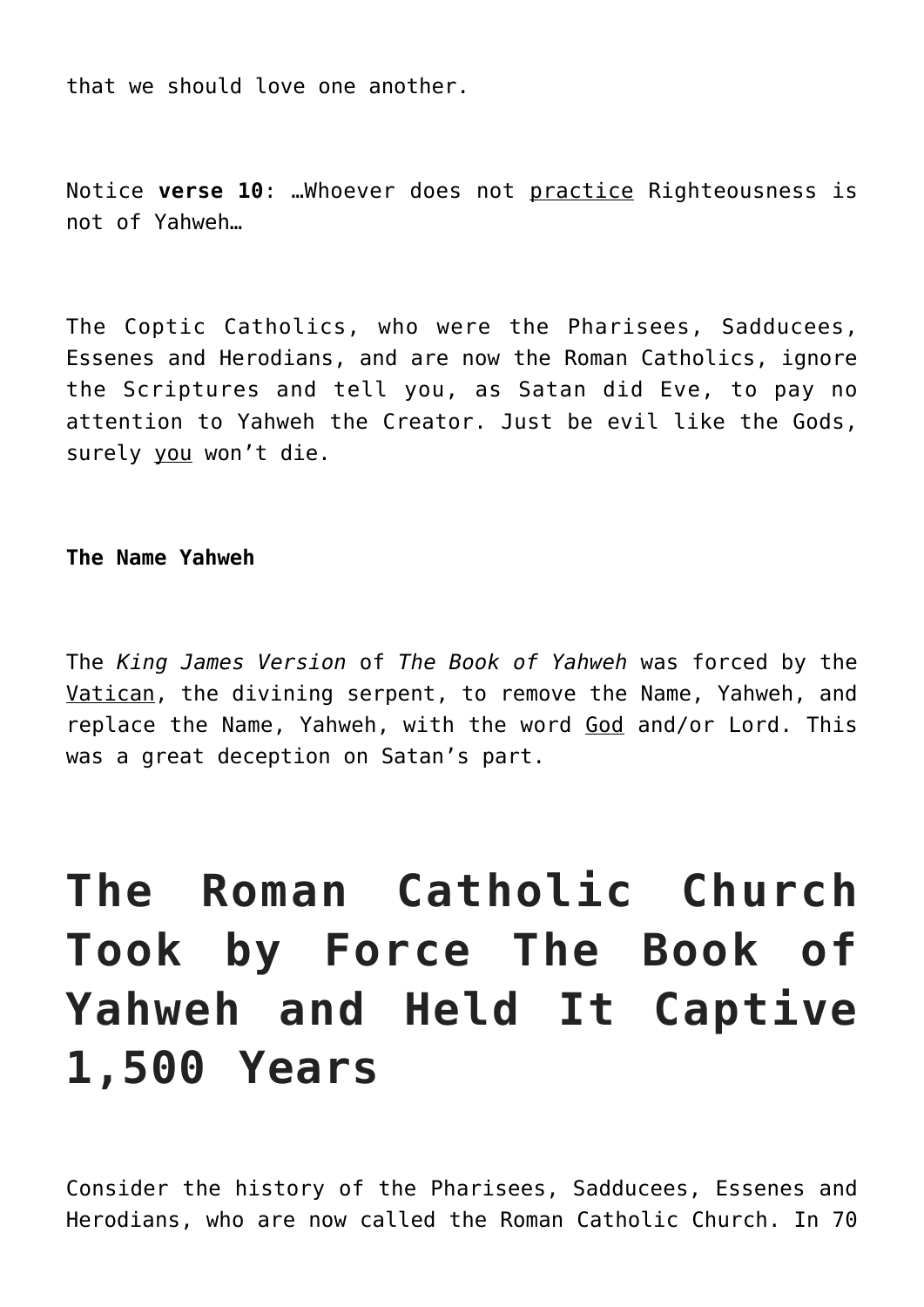AY (after Yahshua), they sent their roving army, consisting of thirty thousand troops, to destroy Yerusalem, and murder millions of Yahweh's people who were celebrating the Passover Feast of Unleavened Bread. They also took all the city's wealth, removed The House of Yahweh building, its wealth and artifacts, and took them all to the seven hills of Rome to the Roman Catholic Church.

Read the history.

# **The Fall of Jerusalem In 70 A.D. (AY)**

"And [Yahshua] went out, and departed from the Temple: and His disciples came to Him for to shew Him the buildings of the Temple. And [Yahshua] said unto them, "See ye not all these things? Verily I say unto you, there shall not be left here one stone upon another, that shall not be thrown down." (Matthew 24:1-2)

About 40 years later, (32 A.D. [A.Y.]-70 A.D. [A.Y.]) and exactly as prophesied by [Yahshua Messiah], the magnificent "…Temple" was completely (removed), leaving not one stone upon another. It was an event that marked the beginning of the long and arduous Jewish Diaspora. Yet, it was definitely an event foreseen in Bible prophecy. [Yahshua] not only prophesied about the destruction of Jerusalem … but added the following statement: (Luke 21:24; and Jerusalem shall be trodden down of the Gentiles, until the times of the Gentiles be fulfilled.)

In 70 A.D. (A.Y.), after a 143-day siege which began at Passover, a Roman military force consisting of about **30,000 troops** under the command of Titus battered the walls and entered the city. They destroyed everything… (and took down every stone of The House of Yahweh) …exactly as spoken by [Yahshua Messiah] 40 years earlier. The population and the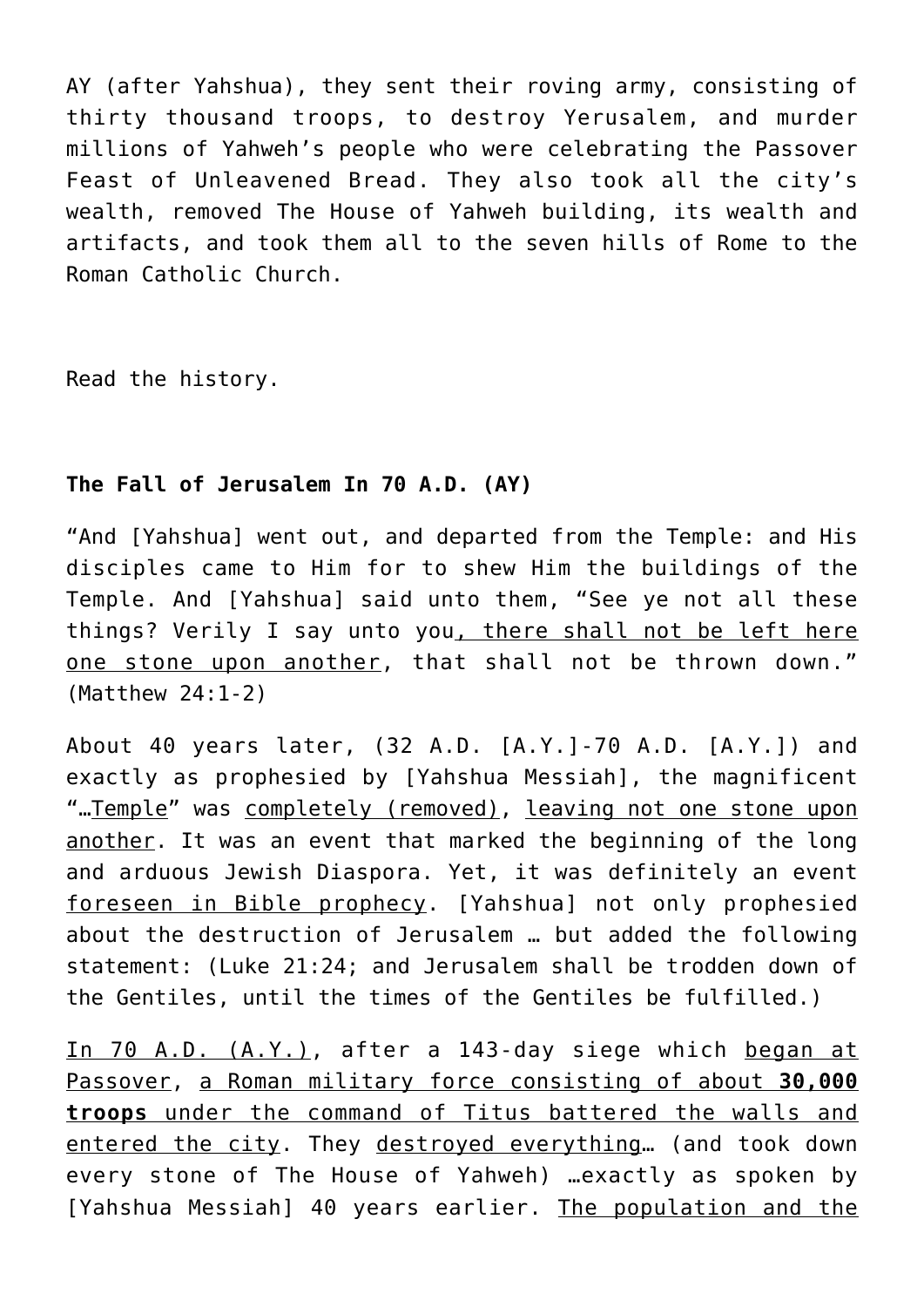great number of Passover visitors who had been trapped there were brutally slaughtered, with an estimated 600,000 to 1,000,000 people killed. Roman General Titus took the precious booty and treasury of the Jerusalem Temple back to Rome, where many suspect it remains to this day. (arch of Titus)

By 70 A.D. (AY), Jerusalem and Judea were left desolate, most of the people either killed or being held in captivity, or had become refugees fleeing to remote lands (even the lands now called America). All that remained in Israel was the defiant little garrison atop the mount at Masada, a fortress complex south of the Dead Sea, which was built by Herod the Great. Thus when the (House of Yahweh) was (removed–taken down as Yahshua said) in A.D. (A.Y.) 70 the period of the second exile began.

focusonjerusalem.com

# **What is the Arch of Titus**?

The Victory Arch of Titus commemorates Titus' victorious conquest of Judaea, leading the sacking of Jerusalem and ending the Jewish wars. The arch was constructed after Titus's death in 81 c.e. (A.Y.) after his becoming a god.

Titus is just one of the evil Gods that the Catholics, the Christians and those in the 4199 religions worship in this generation. The list is still growing.

The pope was sent by the Vatican (the divining serpent) to tell you to call the God Titus your father? That's the message of Satan.

# **Genesis 3:1-5**

1 Now the serpent was more subtle *and* crafty than any beast of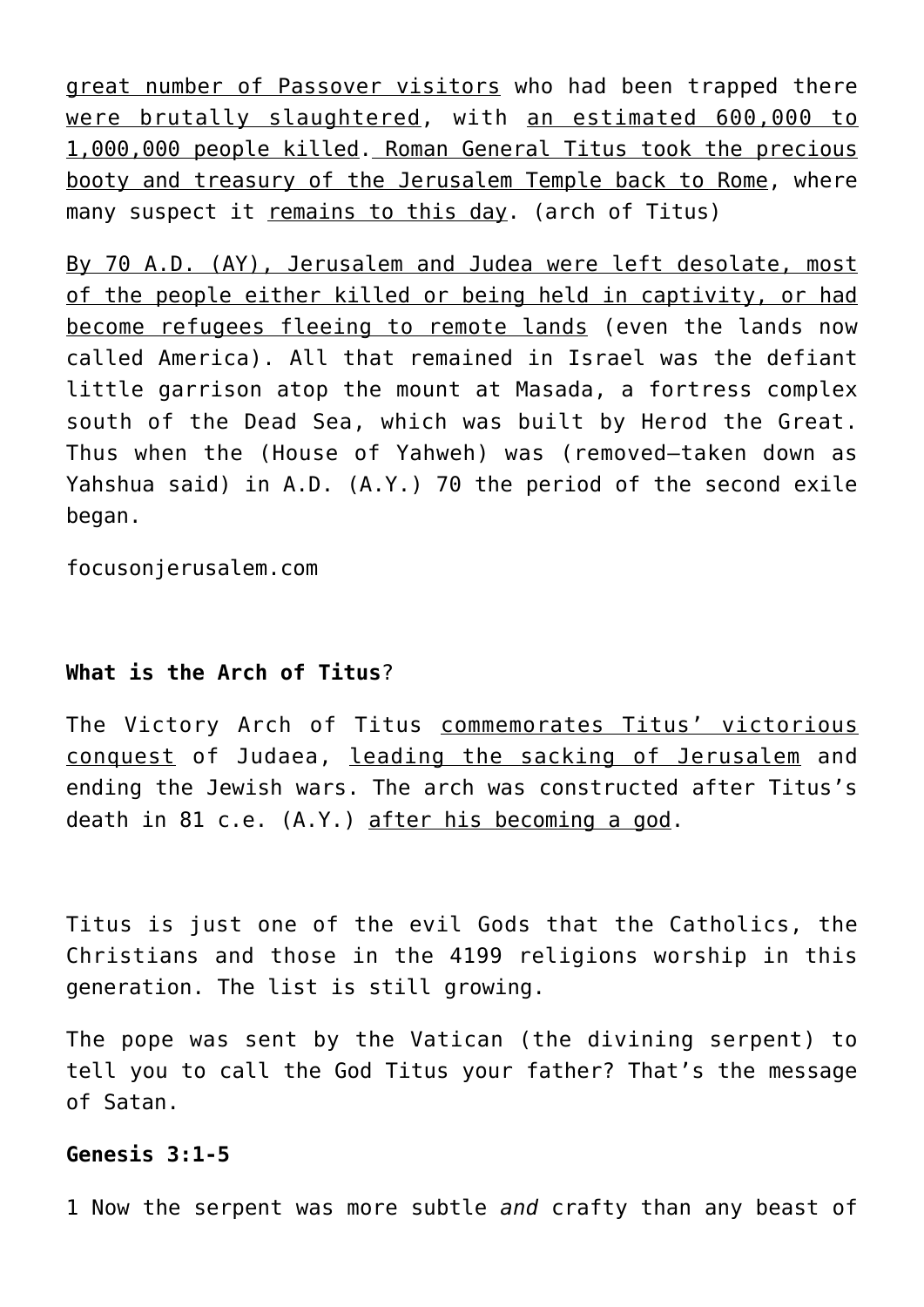the field which Yahweh had made. And she said to the woman; Has Yahweh indeed said: You shall not eat of every tree of the garden?

2 And the woman said to the serpent; We may eat the fruit of the trees of the garden;

3 But of the fruit of the tree which *is* in the midst of the garden, Yahweh has said: You shall not eat it, nor shall you touch it, or you will die.

4 And the serpent said to the woman; You will not surely die.

5 For He knows that in the day you eat of it, your eyes will be opened, and you will be as Gods (elohim), knowing Righteousness and evil.

Did you notice? Evil like the Gods.

### **Where is the Arch of Titus?**

The Arch of Titus is located on the highest point of the Via Sacra, a road leading to the Roman Forum. This is a single arch, 15.4m high, 13.5m wide, and 4.75m deep. The marble reliefs stand nearly 2.5m in height. On the Arch of Titus is a relief depicting the Romans' triumphal procession, returning with spoils from the (House of Yahweh) in Jerusalem. Especially prominent is the sacred Menorah, but we can also see the Table of the Shewbread, and the silver trumpets which called Jews to Rosh Hashanah.

about.com

The Writings of the Prophets of Yahweh were known as and shown by Yahweh's Prophet Isayah to be called *The Book of Yahweh*.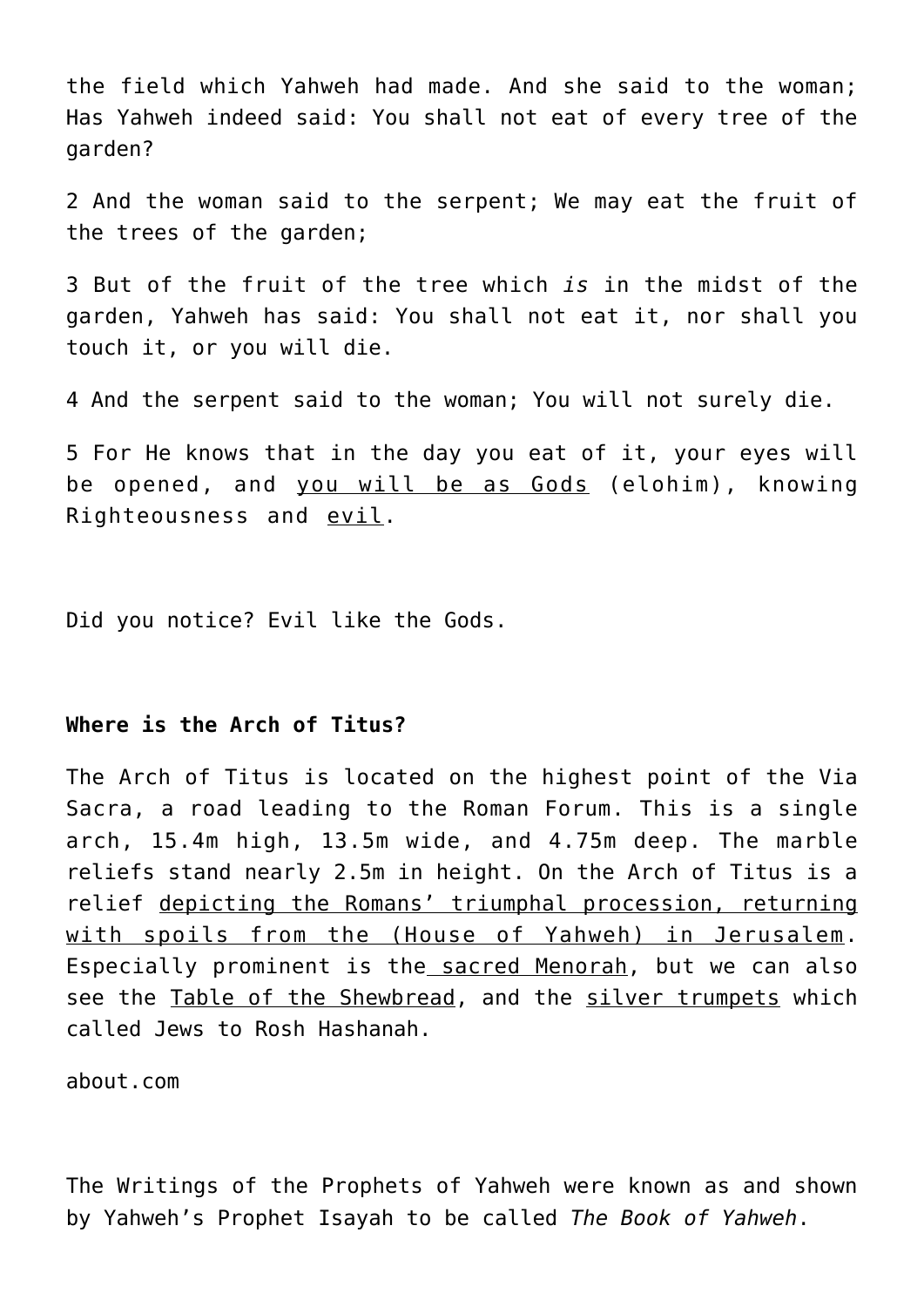#### **Isayah 34:16**

Search out The Book of Yahweh, and read. Not one of these will be neglected. For it is written: Yahweh is their Shepherd; for His Mouth has commanded it, and His Spirit has gathered them.

The versions of *The Book of Yahweh*, such as the *King James Version*, were forced to change **Isayah 34:16** to read *Book of the Lord* to create further deception. Guess where the title Lord comes from. *Unger's Bible Dictionary* gives us the following information about the words **lord and rabbi**.

**LORD**. The rendering of several Heb. and Gk. words, which have different meanings:

1. Jehovah (yahweh: Heb. YHWH, "self-existent") This is used as a proper name of [the Creator] and should have been retained in that form by the translators. See (The) Lord; Yahweh.

2. Lord (Heb. Adon), an early word denoting ownership; hence, absolute control. It is not properly a divine title, being used of the owner of slaves (Gen. 24:14, 27; 39:2, 7, rendered "master"), of kings as the lords of their subjects (Isa. 26:13, "master").

**RABBI** (Heb. *rabbi,* Gk. *hrabbi*, "my teacher"). A respectful term applied by the Jews to their teachers and spiritual instructors (Matt. 23:7-8; John 1:38; 3:26; 6:25). The terms *rabbi* and *rabboni* both mean simply "master" (John 1:38; 20:16). The use of the title rabbi cannot be substantiated before the time of Christ. Later Jewish schools had three grades of honor: *rab*, "master", the lowest; *rabbi*, "my master", the second; and *rabboni*, "my lord, my master", the most elevated.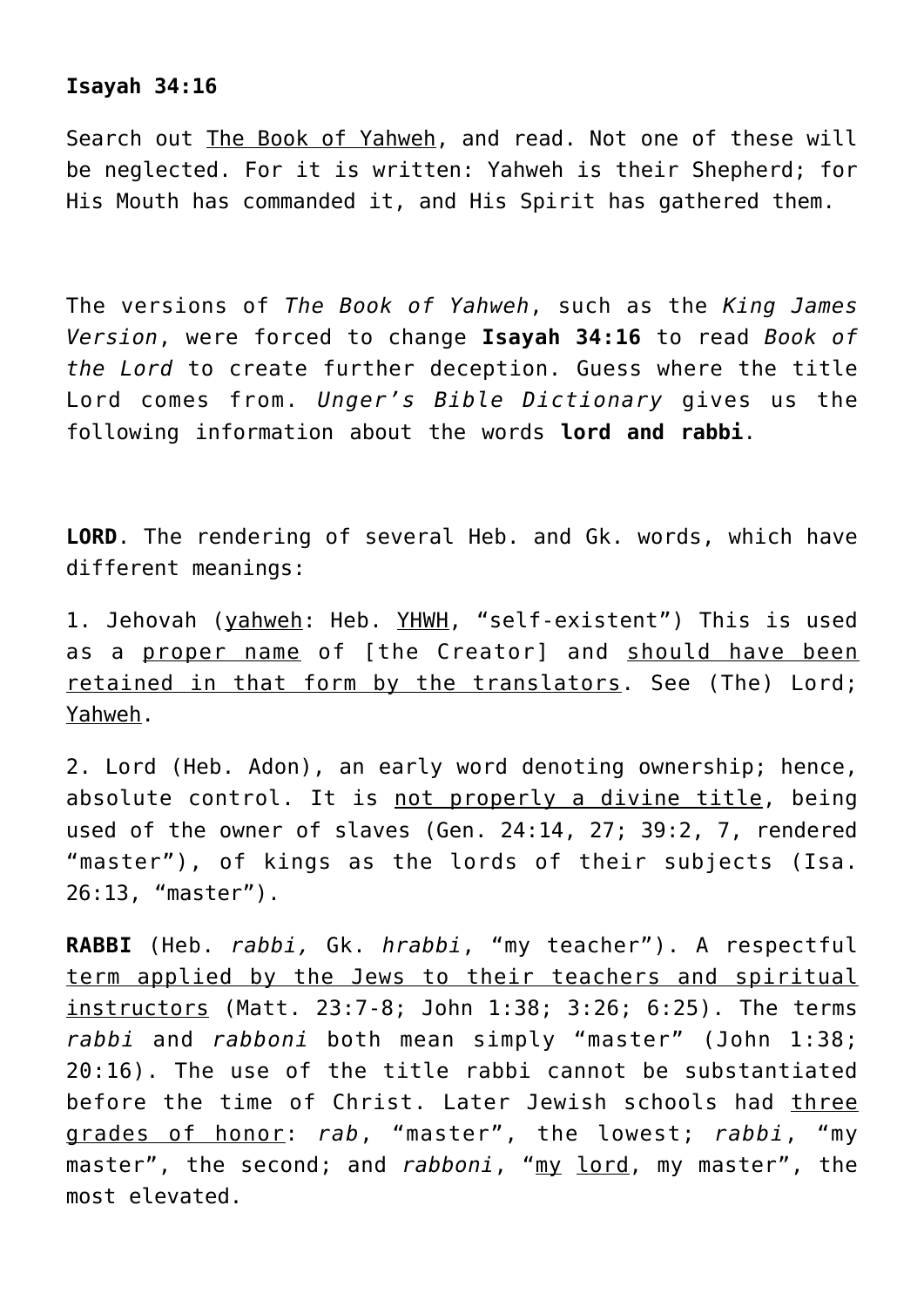So, when you pray to Lord or The Lord, you are praying to dead rabbis. The Vatican, with the Roman Catholic Church, has spread Halloween, the worship of the dead, all over the world. Halloween started in Egypt with the Coptic Catholics. **Coptic** means *Egyptian* and **Catholic** means *universal*. Universal means they worship all Gods, especially the host of heaven. Notice:

#### **Isayah 65:2-7**

2 I have spread out My Hands all the day to a rebellious people, who walk in a way *which is* not right, after their own thoughts; *devices;*

3 A people who continually act defiantly against Me to My Face; who offer sacrifices to the dead, and offer their children to deadly sexually transmitted diseases;

4 Who assemble and spend the night keeping memorials for the dead, who eat swine's flesh, and the broth of abominable things is *in* their vessels,

5 Who say; Stand by yourself! Do not come near me, for I am holier than you! These *are* a stench in My Nostrils, a fire that burns all the day.

6 Behold, it is written before Me; I will not keep silent, for they have their reward for their committing acts of adultery, fornication, and sodomy, *yea* even, they have their reward, which is in their nakedness which they have shamefully exposed—

7 Your iniquities and the iniquities of your fathers together, says Yahweh: who have burned incense upon the mountains, and blasphemed Me upon the hills. Therefore your reward will be allotted according to My Judgment.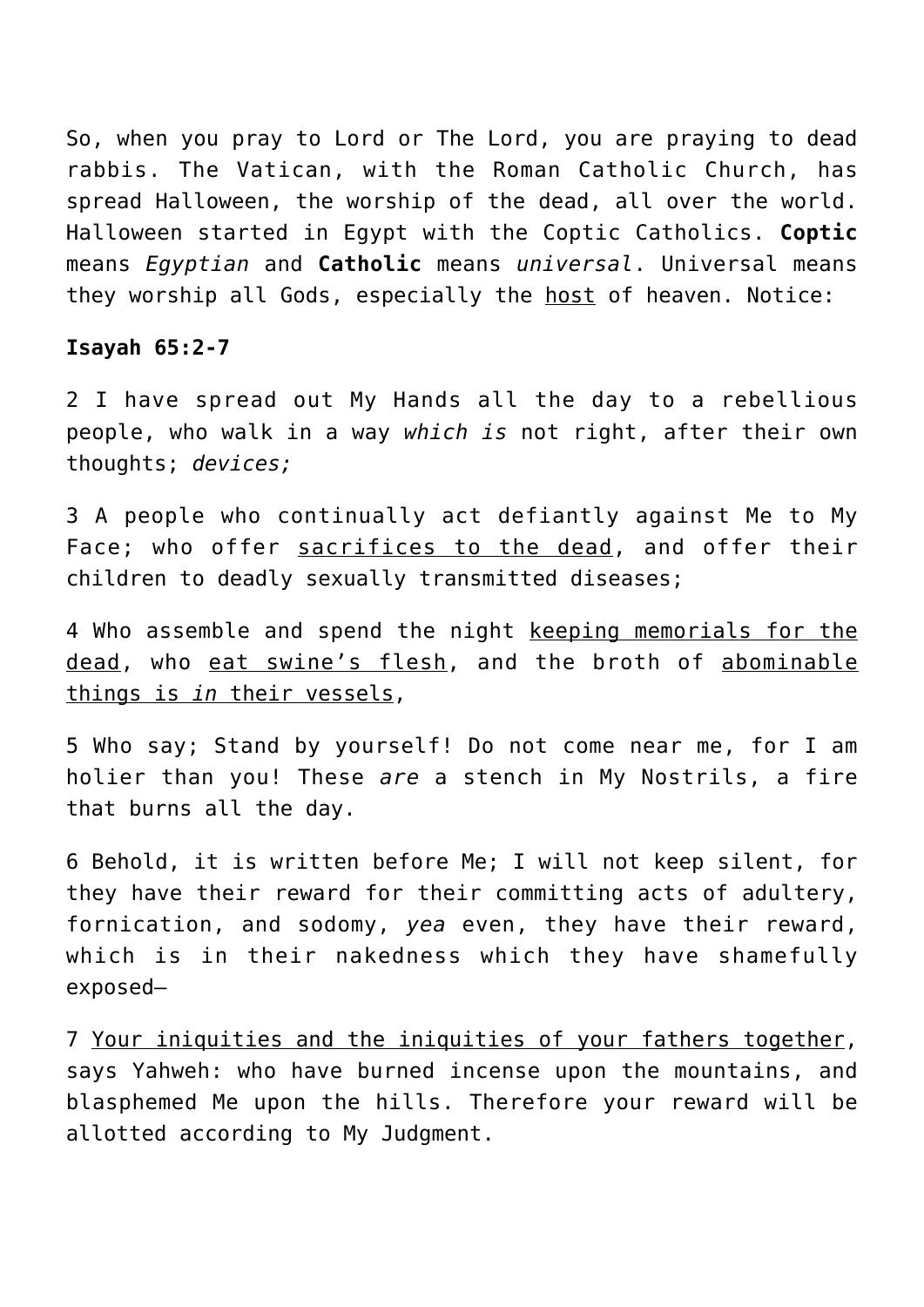# **Abominable? Today From The Seven Hills Of Rome**

The spreader of these abominations to all the world is shown by Yahweh's Prophet, Yeremyah, in:

**Yeremyah 23:1, 10-11, 14-15, 21, 26-27**

1 Woe to the pastors; *shepherds,* who destroy and scatter the sheep of My Pasture! says Yahweh.

10 For the land is full of adulterers; *those who turn from following Yahweh to follow the Gods (elohim).* Because of this curse the land mourns; the pleasant places of the wilderness are dried up. Their conduct is evil, whose might is not Righteous—

11 For both prophet and priest are profane! Yes, even in My *own* House I have found their wickedness! says Yahweh.

14 I have also seen in the prophets of Yerusalem a horrible thing—they commit adultery and walk in lies; *they turn from Yahweh and follow after the Gods (elohim)!* They also strengthen the hands of evildoers, so that no one turns back from his wickedness. All of them are like Sodom to Me, and her inhabitants are like Gomorrah.

15 Therefore, this is what Yahweh our Father says concerning these prophets; Behold, they will be fed with wormwood, and they will be made to drink the water of gall; for from the prophets of Yerusalem profaneness has gone out into all the world.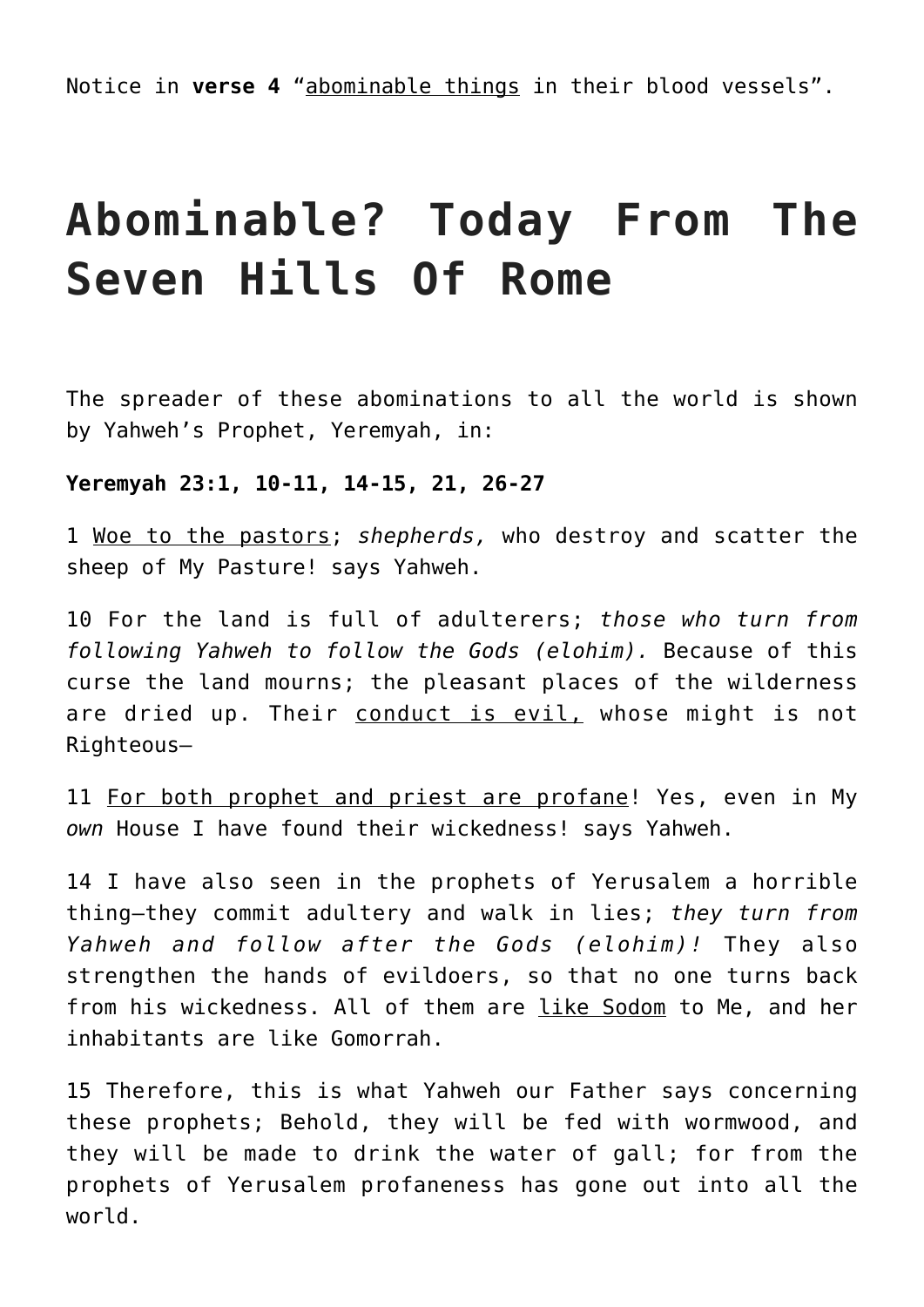21 I have not sent these prophets, yet they ran; I have not spoken of them, yet they prophesied.

26 How long will *this* be in the heart of the prophets who prophesy lies? Yes, *they are* prophets of the deceit of their own minds;

27 Who devise; *plan and scheme,* to cause My People to forget My Name through their dreams, which they tell every man to his neighbor, just as their fathers have forgotten My Name for Baal; *Lord.*

Notice in **verses 10** and **11**, the prophets and priest spoken of were not sent by Yahweh. **Verse 21** states: I (Yahweh) have not sent these prophets… Who are they? They are evil religious leaders. **Verse 10 –** their conduct is evil. Yes, they are evil, not Righteous like Yahweh but evil like the Gods. Read this closely and believe.

#### **Genesis 3:1-5**

1 Now the serpent was more subtle *and* crafty than any beast of the field which Yahweh had made. And she said to the woman; Has Yahweh indeed said: You shall not eat of every tree of the garden?

2 And the woman said to the serpent; We may eat the fruit of the trees of the garden;

3 But of the fruit of the tree which *is* in the midst of the garden, Yahweh has said: You shall not eat it, nor shall you touch it, or you will die.

4 And the serpent said to the woman; You will not surely die.

5 For He knows that in the day you eat of it, your eyes will be opened, and you will be as Gods (elohim), knowing Righteousness and evil.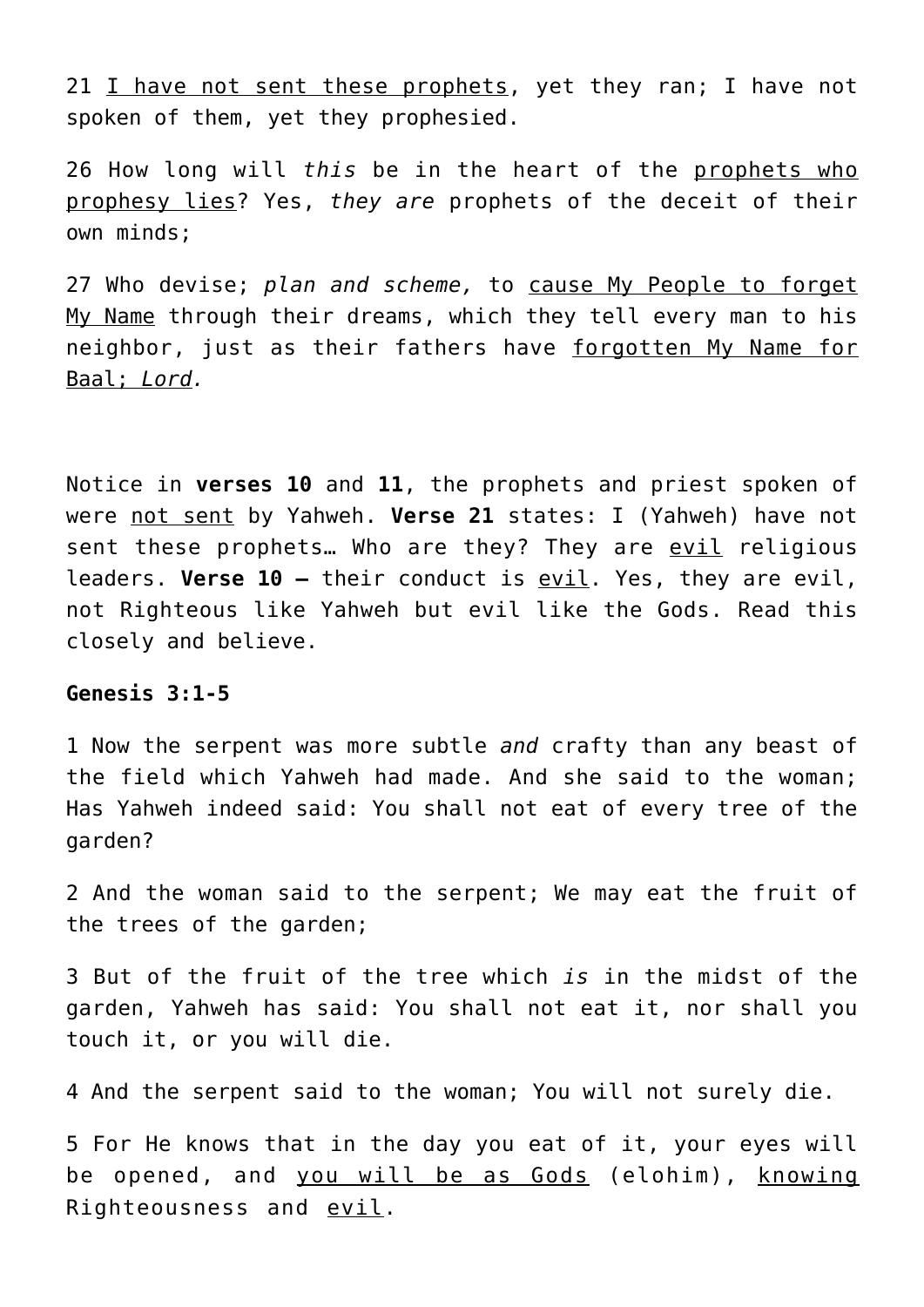Did you see that? Evil like the Gods.

#### **Yeremyah 23:10-11**

10 For the land is full of adulterers; *those who turn from following Yahweh to follow the Gods (elohim).* Because of this curse the land mourns; the pleasant places of the wilderness are dried up. Their conduct is evil, whose might is not righteous—

11 For both prophet and priest are profane! Yes, even in My *own* House I have found their wickedness! says Yahweh.

Did you notice? At the time of Yeremyah's Writings, the Coptic Catholics had taken The House of Yahweh by force and violence.

#### **Mattithyah 11:12**

And from the days of the Prophets until now, the Work of Yahweh at The House of Yahweh has suffered from violence, for violent men take it by force.

#### **Yahchanan 7:7**

The world cannot hate you; but it hates Me because of the Testimony I bring against it: that its works are evil.

#### **Mattithyah 12:34**

Brood of vipers! How can you, being evil, speak Righteous things? For out of the abundance of the heart the mouth *truly* speaks.

Brood of vipers, meaning children of the serpent, they were Godworshippers; evil like the Gods.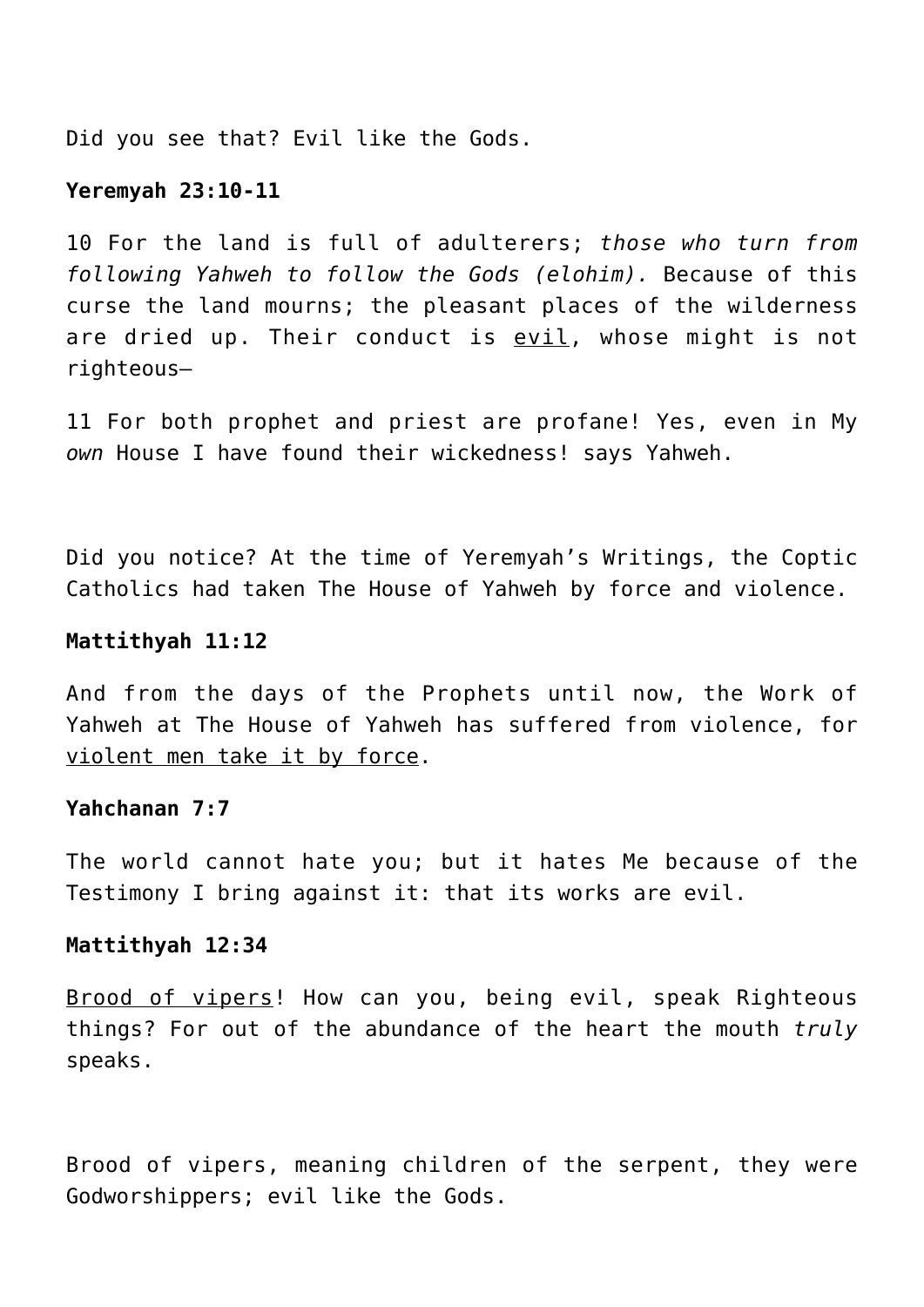# **Genesis 3:5**

For He knows that in the day you eat of it, your eyes will be opened, and you will be as Gods (elohim), knowing Righteousness and evil.

Notice the word **evil** in last line of **verse 10**. **Genesis 3:5** shows evil like the Gods. **Yeremyah 23:21** says, I (Yahweh) have not sent these, evil like the Gods, prophets and priests.

# **Who Are These People?**

What religion removed the Name, Yahweh, and replaced it with the title of rabbi (Lord or The Lord)? We see this agency operating in Yeremyah's day, in the year 599 BY.

#### **Yeremyah 23:26-27**

26 How long will *this* be in the heart of the prophets who prophesy lies? Yes, *they are* prophets of the deceit of their own minds;

27 Who devise; *plan and scheme,* to cause My People to forget My Name through their dreams, which they tell every man to his neighbor, just as their fathers have forgotten My Name for Baal; *Lord.*

We see it in history operating under the name Roman Catholic Church.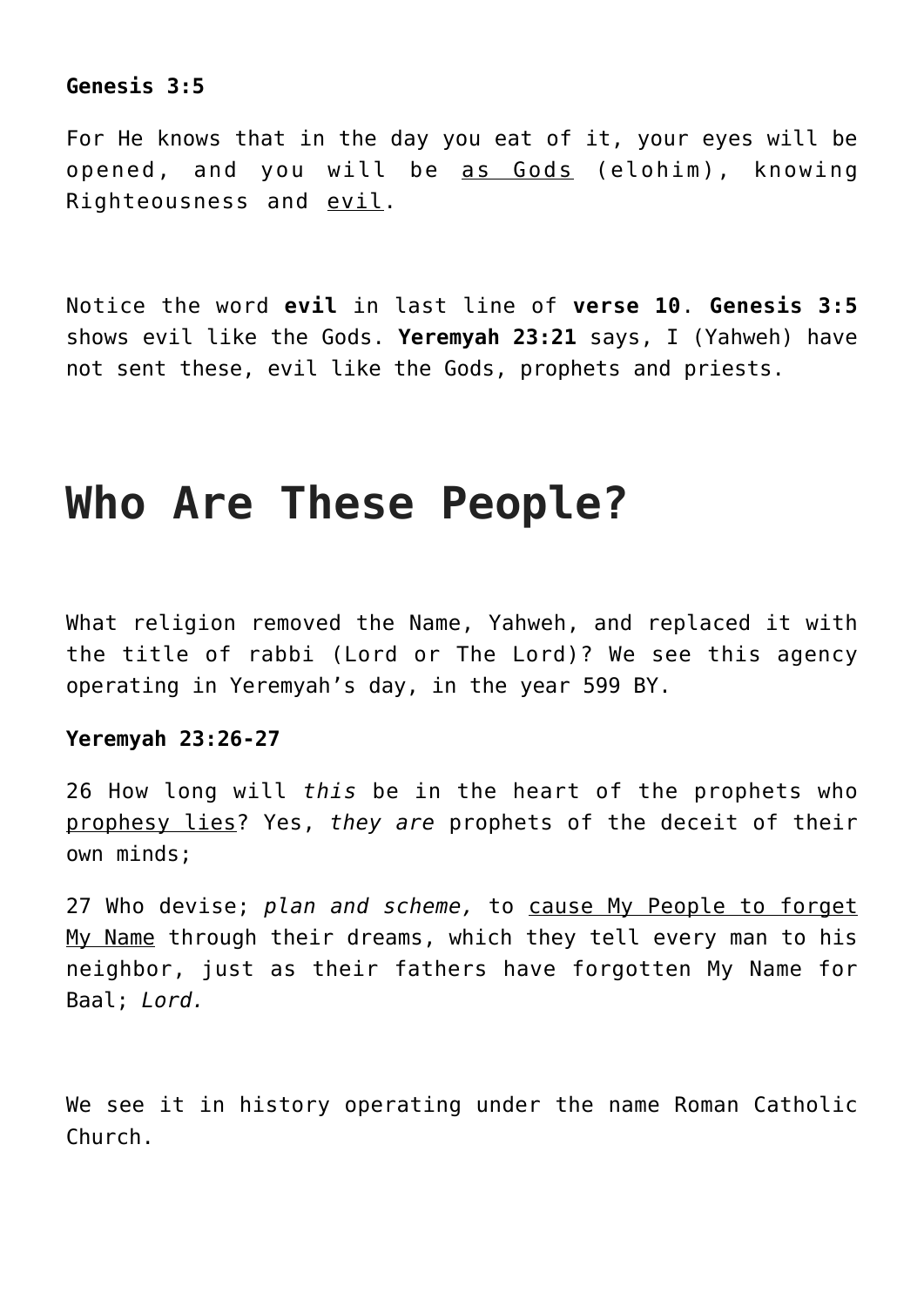**History of Removing the Name Yahweh from All Versions of The Book of Yahweh**

*Catechism of the Catholic Church*, pages 62-63, 125, we find the following information:

#### **II. [Yahweh] REVEALS HIS NAME**

**203** [Yahweh] revealed himself to his people Israel by making his name known to them. A name expresses a person's essence and identity and the meaning of this person's life. [Yahweh] has a name; he is not an anonymous force. To disclose one's name is to make oneself known to others; in a way it is to hand oneself over by becoming accessible, capable of being known more intimately and addressed personally.

**206** In revealing his mysterious name, YHWH ("I AM HE WHO IS", "I AM WHO AM" or "I AM WHO I AM"), [Yahweh] says who he is and by what name he is to be called.

#### **209** Out of respect for the holiness of God…

Get this deception. They did not say it out of respect for Yahweh. They know that the word **God** is the adversary of Yahweh. The truth is, it's out of hatred for Yahweh that this name was rendered. Read:

# **Micahyah 3:1-2, 9-12**

1 Then I said; Hear now, 0 heads of Yaaqob, you rulers of the house of Israyl! *Is it* not for you to know justice?—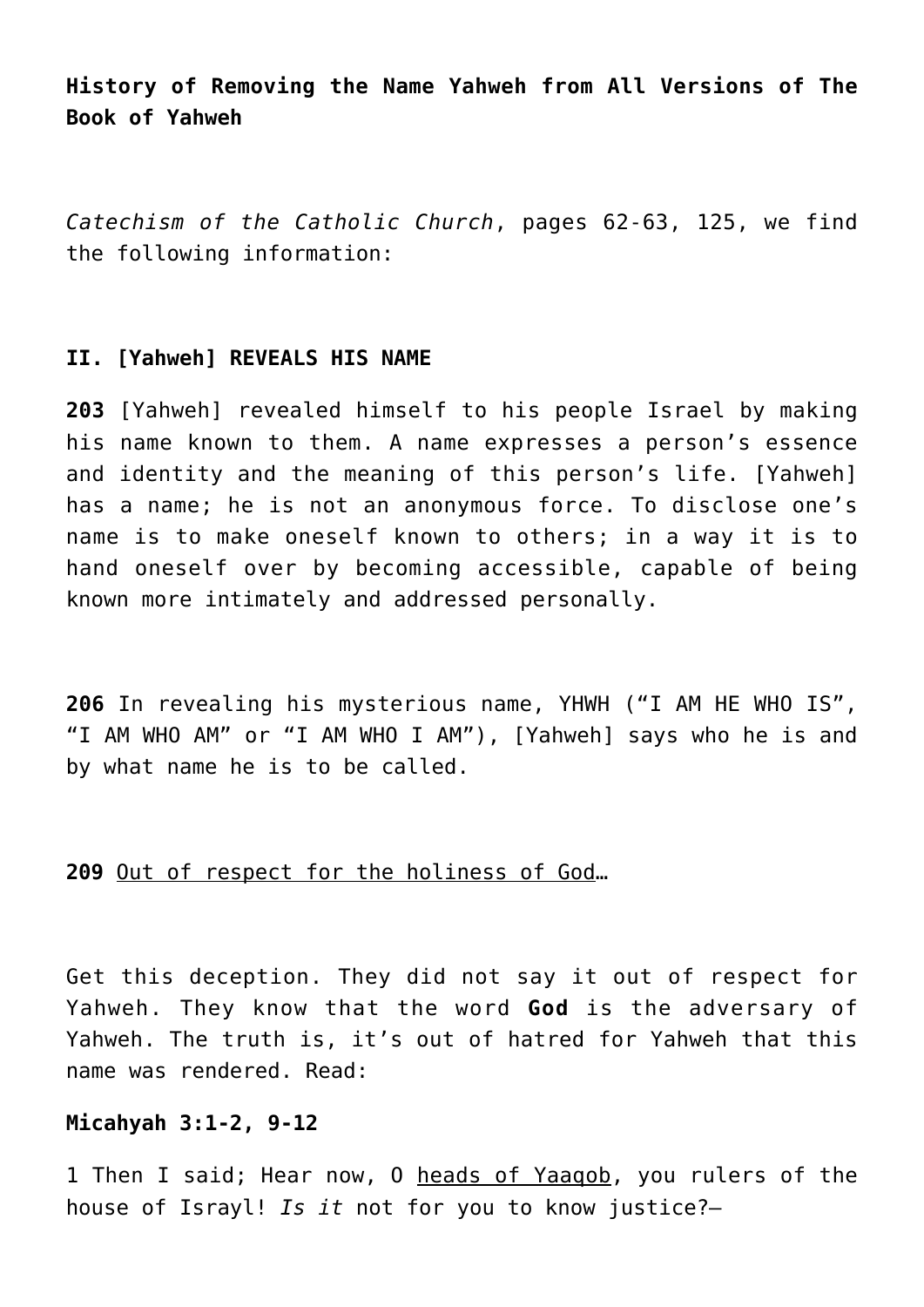2 You who hate Righteousness and love evil; who strip off the skin from *My* People, and the meat from their bones;

9 Hear now, O heads of the house of Yaaqob, you rulers of the house of Israyl, who abhor justice and pervert all equity,

10 Who build up Zion with blood, and Yerusalem with iniquity:

11 Her heads judge for reward and her priests teach for pay, and her prophets divine for money. Yet they lean upon Yahweh, and say; Is not Yahweh among us? No evil can come upon us!

12 Therefore, because of you, Zion will be plowed *like* a field, Yerusalem will become heaps of rubble, and the mountain of The House of Yahweh like the high places of a forest.

**209** Out of respect for the holiness of God, the people of Israel do not pronounce his name. In the reading of Sacred Scripture, the revealed name (YHWH) is replaced by the divine title "LORD" (in Hebrew Adonai, in Greek Kyrios). It is under this title that the divinity of Jesus will be acclaimed: "Jesus is LORD."

#### **IV. LORD**

**446** In the Greek translation of the Old Testament, the ineffable Hebrew name YHWH, by which [Yahweh] revealed himself to Moses,<sup>59</sup> is rendered as Kyrios, "Lord". From then on, "Lord" becomes the more usual name by which to indicate the divinity of Israel's [Creator]. The New Testament uses this full sense of the title "Lord" both for the Father and – what is new – for Jesus, who is thereby recognized as [Yahweh] Himself.<sup>60</sup>

We see these same hypocrites (**Mattithyah 23:13**) in the days of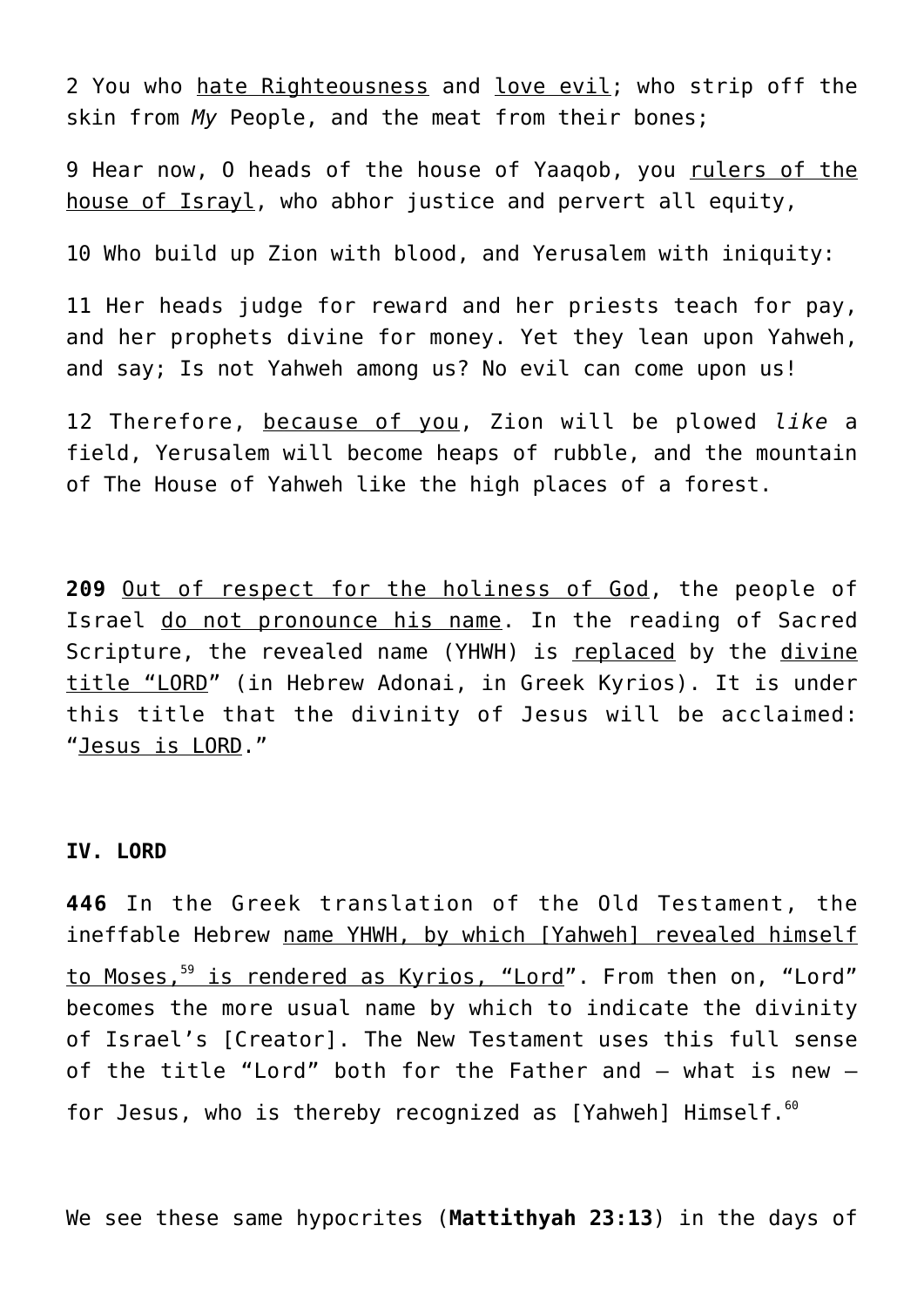Samuyl, but they were known as the Coptic Catholics, the twelve tribes of Israyl, the same ones Yahweh brought out of Egypt.

# **I Samuyl 8:4-8**

4 Then all the elders of Israyl gathered together and approached Samuyl when he was at Ramah,

5 Saying to him; You are old, and your sons do not walk in your ways. Appoint us a king to judge us; just like all the *other* nations.

6 But these things displeased Samuyl, *especially* when they said; Give us a king to judge us. Then Samuyl prayed to Yahweh.

7 Yahweh answered Samuyl, and said: Listen to all the words the people speak to you, for they have not rejected you; they have rejected Me, that I should not reign over them.

8 Just as they have done to Me from the day I brought them out of Egypt, to this very day, they are now doing to you-they are forsaking Me in order to serve God(s); *elohim!*

This all proves the Coptic Catholics—God Worshipers are evil like the Gods. Remember **Genesis 3:5**, evil like the Gods. This proves the original name Catholic—Coptic Catholic, Israyli Catholic and now Roman Catholic are all one and the same agency of God worshippers. The Coptic Catholics were the original Christian religion.

The words **Christ** and **Jesus**, were the names of Gods from Egypt, used by Pope Constantine to replace the Name of the Savior, Yahshua Messiah, in the prayers and usage of all people.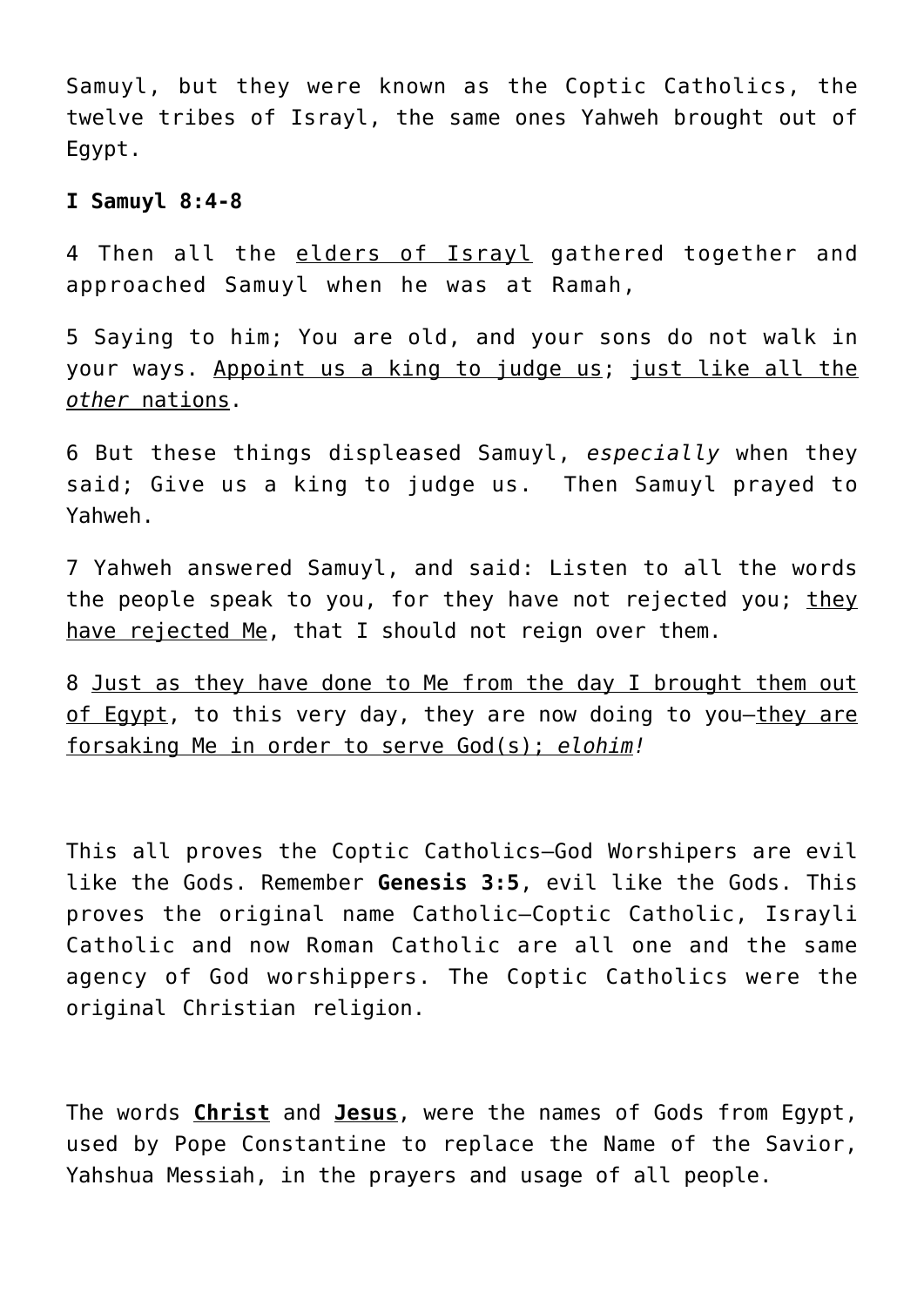Read the history.

# **The First Council of Nicaea and the "missing records"**

Thus, the first ecclesiastical gathering in history was summoned and is today known as the Council of Nicaea. It was at this gathering that Christianity was born and the ramifications of decisions made at the time are difficult to calculate. About four years prior to chairing the Council, Constantine had been initiated into the religious order of Sol Invictus, one of the two thriving cults that regarded the Sun as the one and only Supreme God (the other was Mithraism). Because of his Sun worship, he instructed Eusebius to convene the first of three sittings on the summer solstice, 21 June 325 (*Catholic Encyclopedia, New Edition, vol. i,* p. 792), and it was "held in a hall of Osius's palace" (*Ecclesiastical History,* Bishop Louis Dupin, Paris, 1686, vol. i, p. 598).

From his extensive research into Church councils, Dr Watson concluded that "the clergy at the Council of Nicaea were all under the power of the devil and the convention was composed of the lowest rabble and patronised the vilest abominations" (*An Apology for Christianity,* op. cit.). It was that infantile body of men who were responsible for the commencement of a new religion and the theological creation of Jesus Christ.

Constantine's intention at Nicaea was to create an entirely new god for his empire who would unite all religious factions under one deity. Presbyters were asked to debate and decide who their new god would be. …the names of 53 gods were tabled for discussion. "As yet, no God had been selected by the council, and so they balloted in order to determine that matter… For one year and five months the balloting lasted…"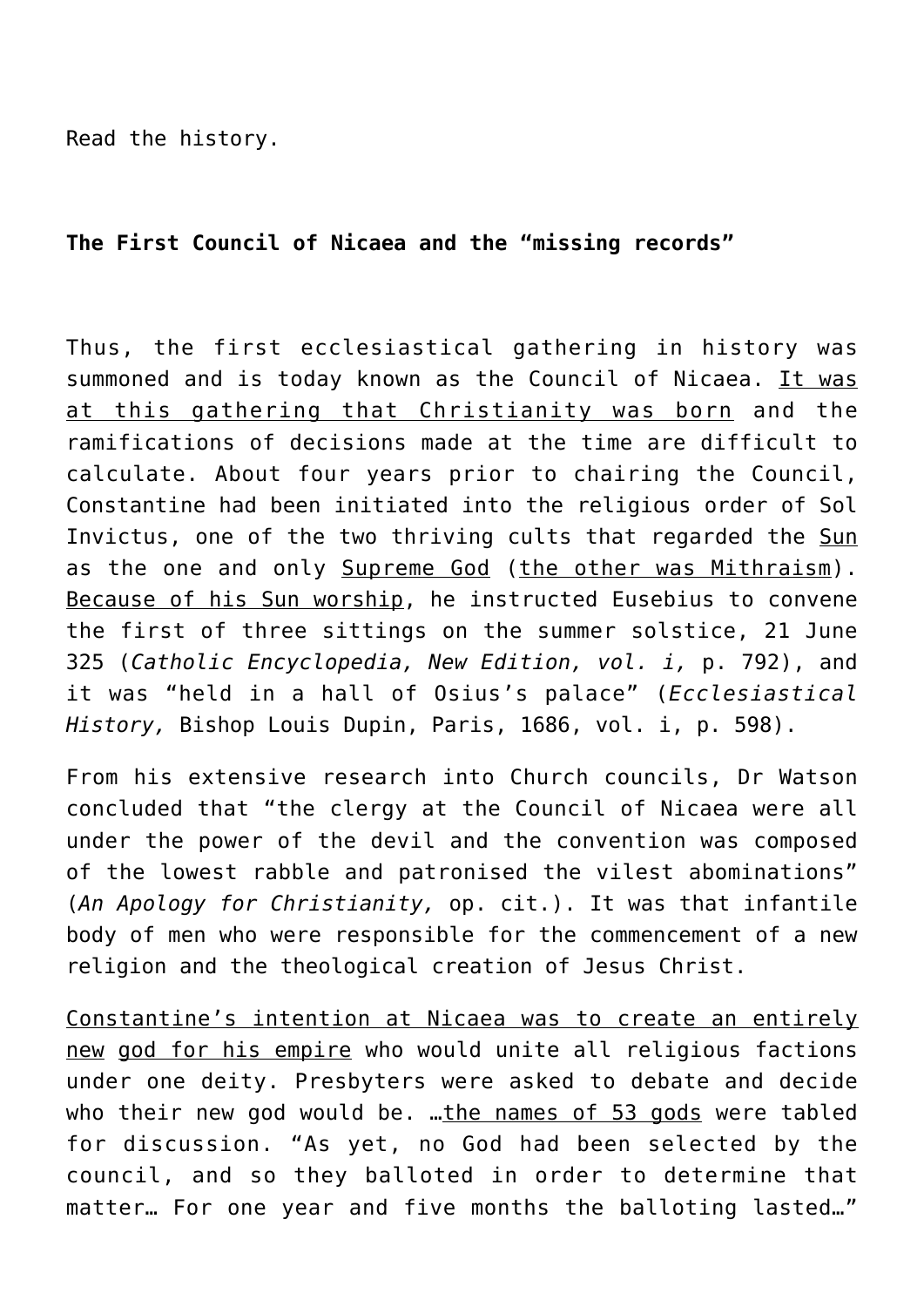(*God's Book of Eskra,* Prof. S.L. MacGuire's translation, Salisbury, 1922, chapter xlviii, paragraphs 36, 41).

At the end of that time, Constantine returned to the gathering to discover that the presbyters had not agreed on a new deity but had balloted down to a short list of five prospects: Caesar, Krishna, Mithra, Horus and Zeus (*Historia Ecclesiastica,* Eusebius, c. 325). Constantine was the ruling spirit at Nicaea and he ultimately decided upon a new god for them. To involve British factions, he ruled that the name of the Druid god, Hesus, be joined with the Eastern Saviour-god, Krishna (Krishna is Sanskrit for Christ), and thus Hesus Krishna would be the official name of the new Roman god. A vote was taken and it was with a majority show of hands (161 votes to 157) that both divinities become one God. Following long-standing heathen custom, Constantine used the official gathering and the Roman apotheosis decree to legally deify two deities as one, and did so by democratic consent. A new god was proclaimed and "officially" ratified by Constantine (Acta Concilii Nicaeni, 1618). That purely political act of deification effectively and legally placed Hesus and Krishna among the Roman gods as one individual composite. That abstraction lent Earthly existence to amalgamated doctrines of the Empire's new religion; and because there was no letter "J" in alphabets until around the [sixteenth] century, the name subsequently evolved into "Jesus Christ".

Again, when you pray using either of these two names, you are not praying to the True Savior, Yahshua Messiah, but to two ancient Gods, dead Pharaohs, as in the celebration of Halloween.

# **Isayah 65:1-5**

1 I am sought by *those who* did not ask *for Me;* I am found by *those who* did not seek Me. I said: Here I am, here I am, to a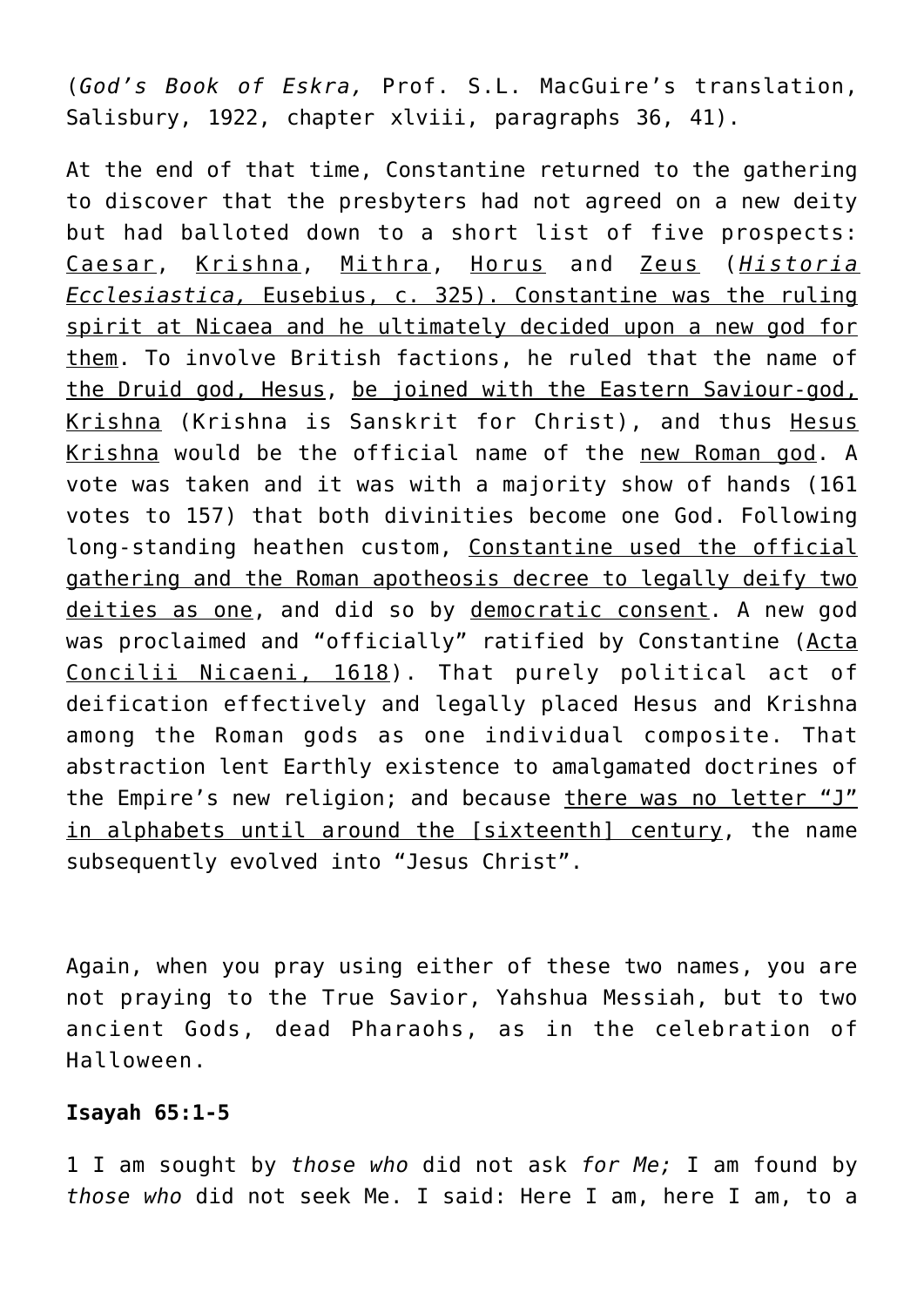nation *that* was not called with My Name.

2 I have spread out My Hands all the day to a rebellious people, who walk in a way *which is* not right, after their own thoughts; *devices;*

3 A people who continually act defiantly against Me to My Face; who offer sacrifices to the dead, and offer their children to deadly sexually transmitted diseases;

4 Who assemble and spend the night keeping memorials for the dead, who eat swine's flesh, and the broth of abominable things is *in* their vessels,

5 Who say; Stand by yourself! Do not come near me, for I am holier than you! These *are* a stench in My nostrils, a fire that burns all the day.

What the world does not understand is this: Satan and the Gods hate the creation of mankind because of why mankind was created. Mankind will become the Family of the Kingdom of Yahweh and will be given Authority over all creation in the entire universe.

Satan does not want mankind ruling over her and her Gods (sons). Satan is working now to destroy both heaven and earth to try to prevent mankind from achieving this prophesied goal.

# **Back To The Beginning**

Yahweh created mankind for this purpose:

**Genesis 1:26**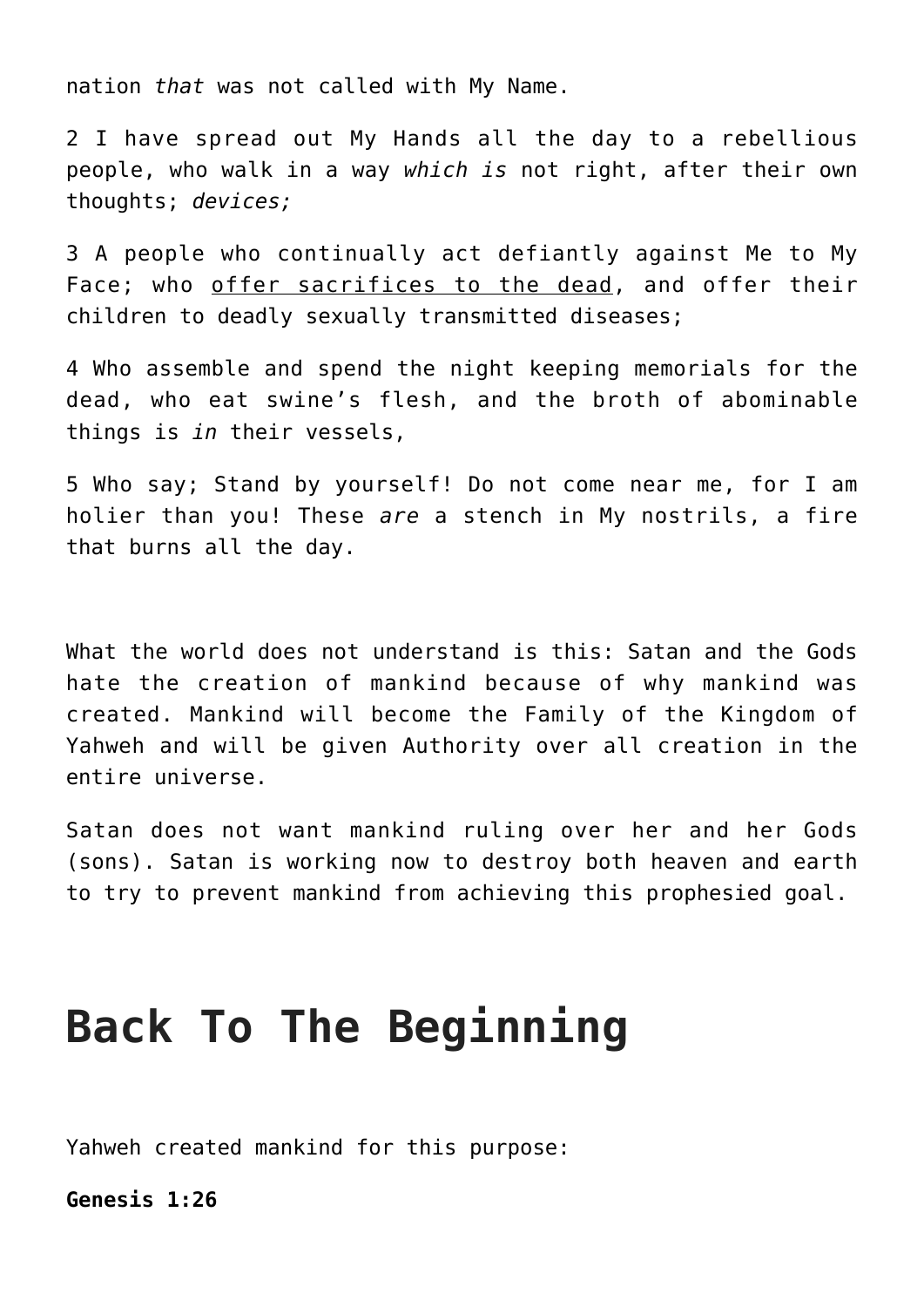Then Yahweh said: I will make man in My Image, according to My Likeness; they will have Authority over the fish of the sea, over the birds of the air, over the cattle, and over all the earth and over every creeping thing that creeps upon the earth.

#### **Psalm 8:1-8**

1 How excellent is Your Great Name in all the earth, Yahweh our Father! You have Your Glory firmly set above the starry frame; *the heavens.*

2 From the mouths of babes and sucklings strength by You is ordained, so You would still the enemy; the avenger would be crushed!

3 When we consider Your heavens, the work Your Fingers framed, the work of the moon and of the stars, which were by You ordained;

4 What is man that You are mindful of him? And the son of man, that You visit him?

5 For You have made him a little lower than the malakim, but You will crown him with glory and honor.

6 You made man to be the ruler over the works of Your Hands; You will put all things under his feet;

7 All sheep and oxen; yes, all the beasts of the field;

8 All the fowls of the air and the fish of the sea, and whatever passes through the rivers in the seas *will be under the rule of man.*

Yahweh does not force anyone to become an eternal part of His Family. But, He says we must choose and prove the choice by following His Laws of Righteousness, becoming like Yahweh. To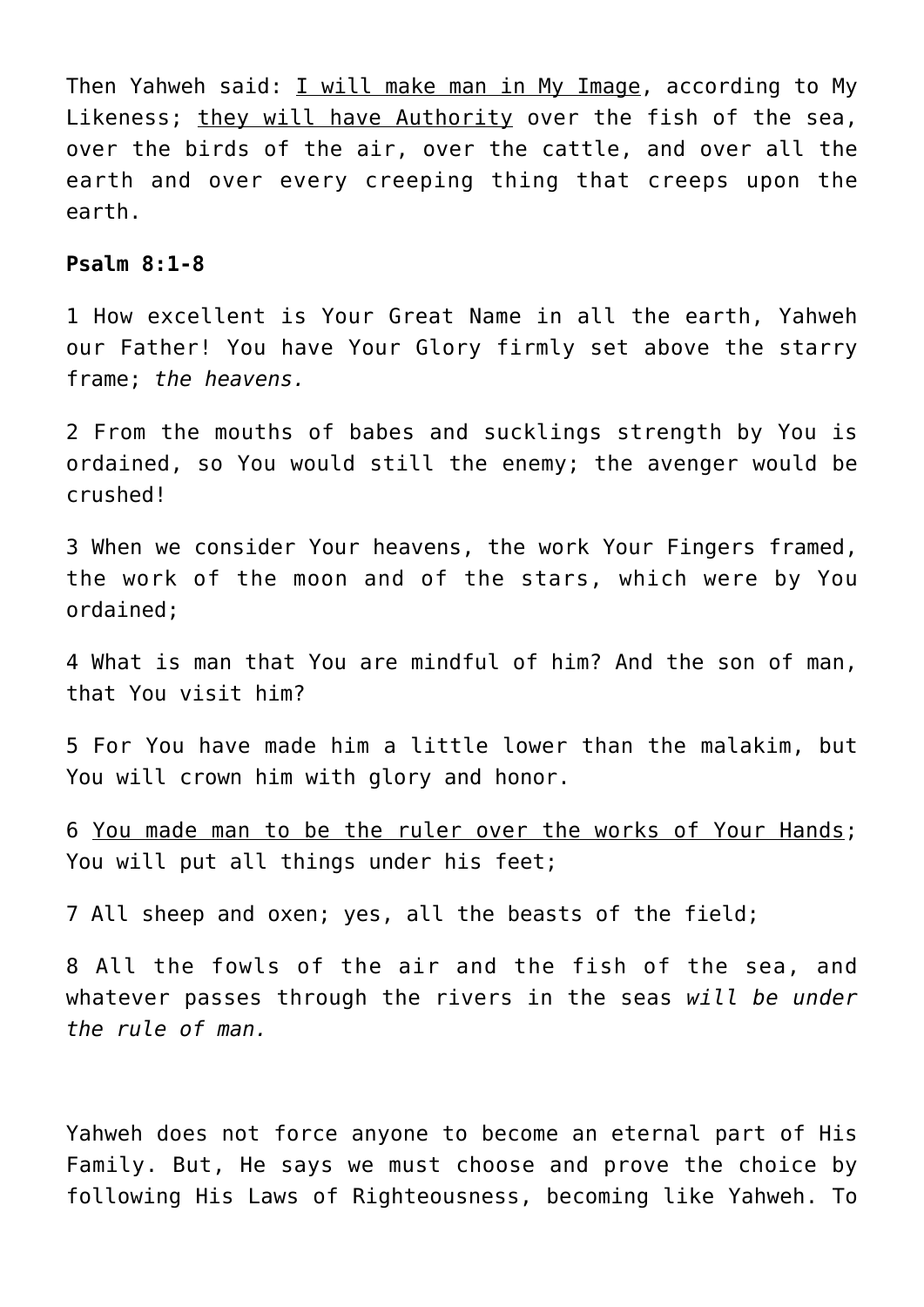do that, Yahweh begets mankind with His Perfect Laws, so those who practice those Laws, can lawfully claim the inheritance.

# **Choose**

#### **Deuteronomy 30:15-19**

15 See, I have set before you this day Life by Righteousness, and death by destruction-

16 In that I command you this day to love Yahweh your Father, by walking in *all* His ways, by keeping His Laws, His Statutes, and His Judgments, so that you may live and multiply, and so Yahweh your Father may bless you in the land which you go in to possess.

17 But if your heart turns away, and you are not obedient, and you are drawn away to submit to Gods (elohim), to worship them by serving them—

18 I declare to you this day that you will surely perish; you will not prolong your days in the land which you cross over the Yardan to possess.

19 I call heaven and earth as witnesses against you this day, *that I* have set before you life and death, blessings and curses. Therefore choose Life, so both you and your children may live.

This choice was placed in front of mankind in the beginning, shown as two trees.

### **Genesis 2:9**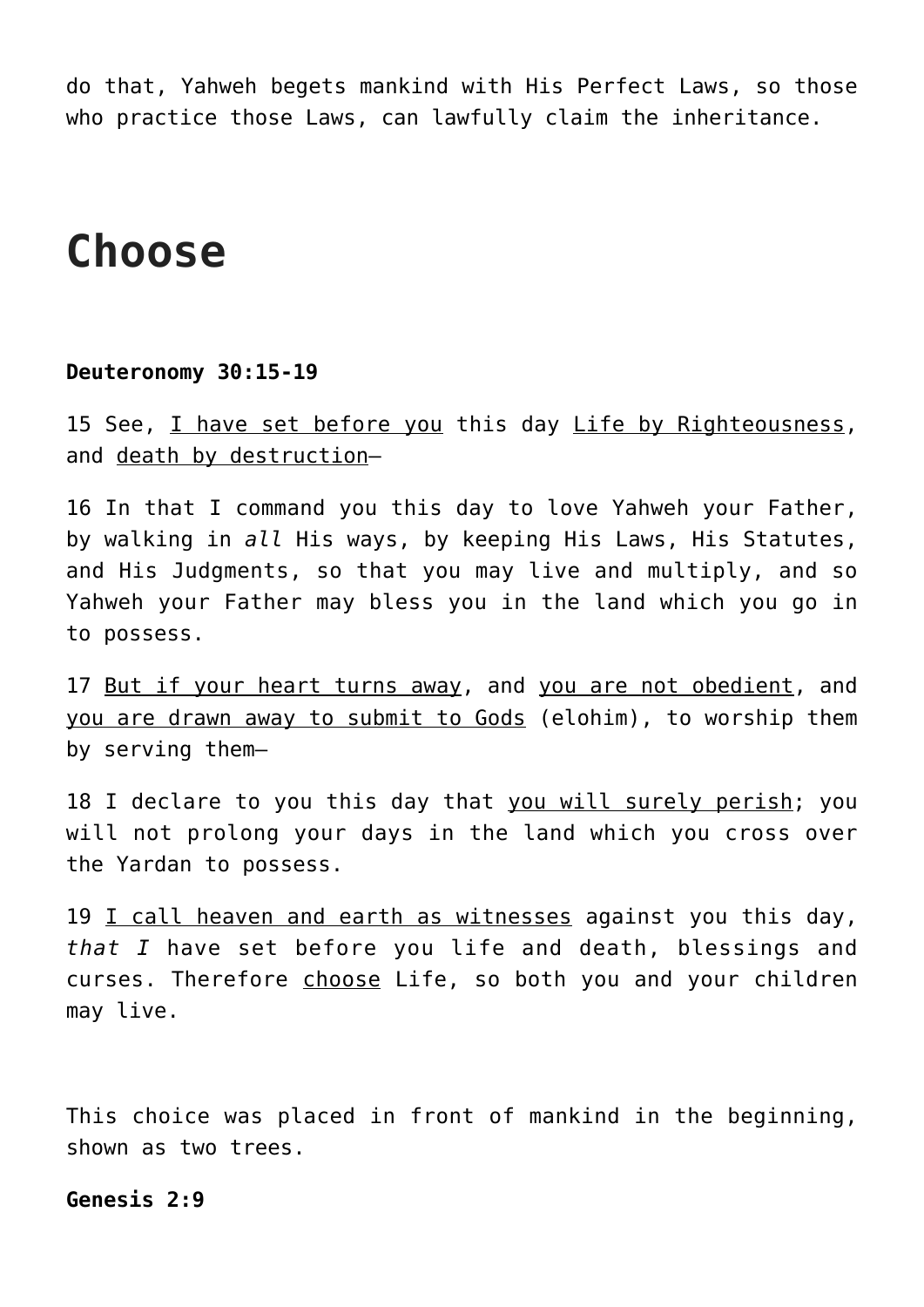And out of the ground Yahweh made every tree grow that is pleasant to the sight, and desirable for food. The Tree of Life *was* in the midst of the garden, and the tree of the knowledge of Righteousness and evil.

The Tree of Righteousness was taught by Abel.

#### **I Yahchanan 3:4, 7-8, 10-11**

4 Whoever commits sin, transgresses also the Laws; for sin is the transgression of the Laws.

7 Little children, let no man deceive you; he who practices Righteousness is Righteous, just as He is Righteous.

8 He who practices sin is of the devil, for the devil has sinned from the beginning. For this purpose the Son of Yahweh was manifested; that He might destroy the works of the devil.

10 In this the Children of Yahweh and the children of the devil are manifest. Whoever does not practice Righteousness is not of Yahweh, and he does not love his neighbor!

11 For this is the Message that you heard from the beginning, that we should love one another.

**Verse 11** shows this is the same Message Abel taught in the beginning. Please get that.

#### **I Yahchanan 3:11**

For this is the Message that you heard from the beginning, that we should love one another.

Now read what Cain taught.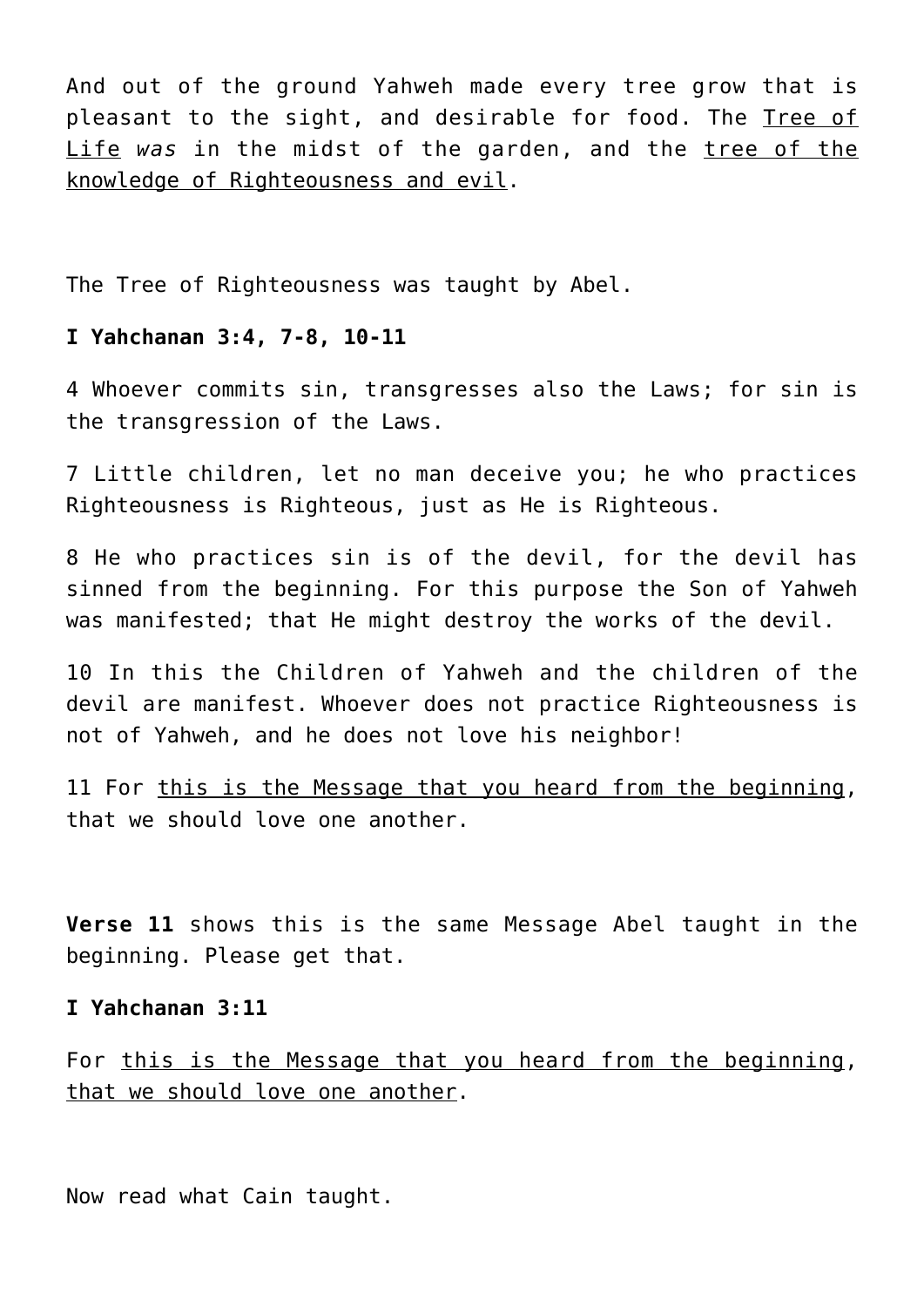#### **I Yahchanan 3:12**

Not as Cain, *who* was of that wicked one, and murdered his brother. And why did he murder his brother? Because his works were evil, and his brother's *were* Righteous.

Did you notice **evil**? Because his works, his teachings were evil like the Coptics; like the Gods.

It was the evil Gods that Yahweh showed He could bring the twelve tribes out of Egypt away from them.

#### **Exodus 12:12**

Because, on account that the Egyptians sinned *against Me,* transgressing My Laws, this night all the firstborn in the land of Egypt will be struck down; both men and animals, and Judgment will be executed on all the Gods; *elohim,* of Egypt. I am Yahweh.

Abel was Yahweh's Priest of Righteousness, bringing forth the Tree of Righteousness. Notice:

#### **Mattithyah 23:35**

So that upon you may come all the Righteous blood shed upon the whole earth, from the blood of Righteous Abel to the blood of Zecharyah, the son of Berechyah, whom you murdered between the porch and the altar.

So, Abel was the Righteous Tree. Tree?

#### **Mattithyah 7:13-23**

13 Enter in through the narrow gate; for wide *is* the gate and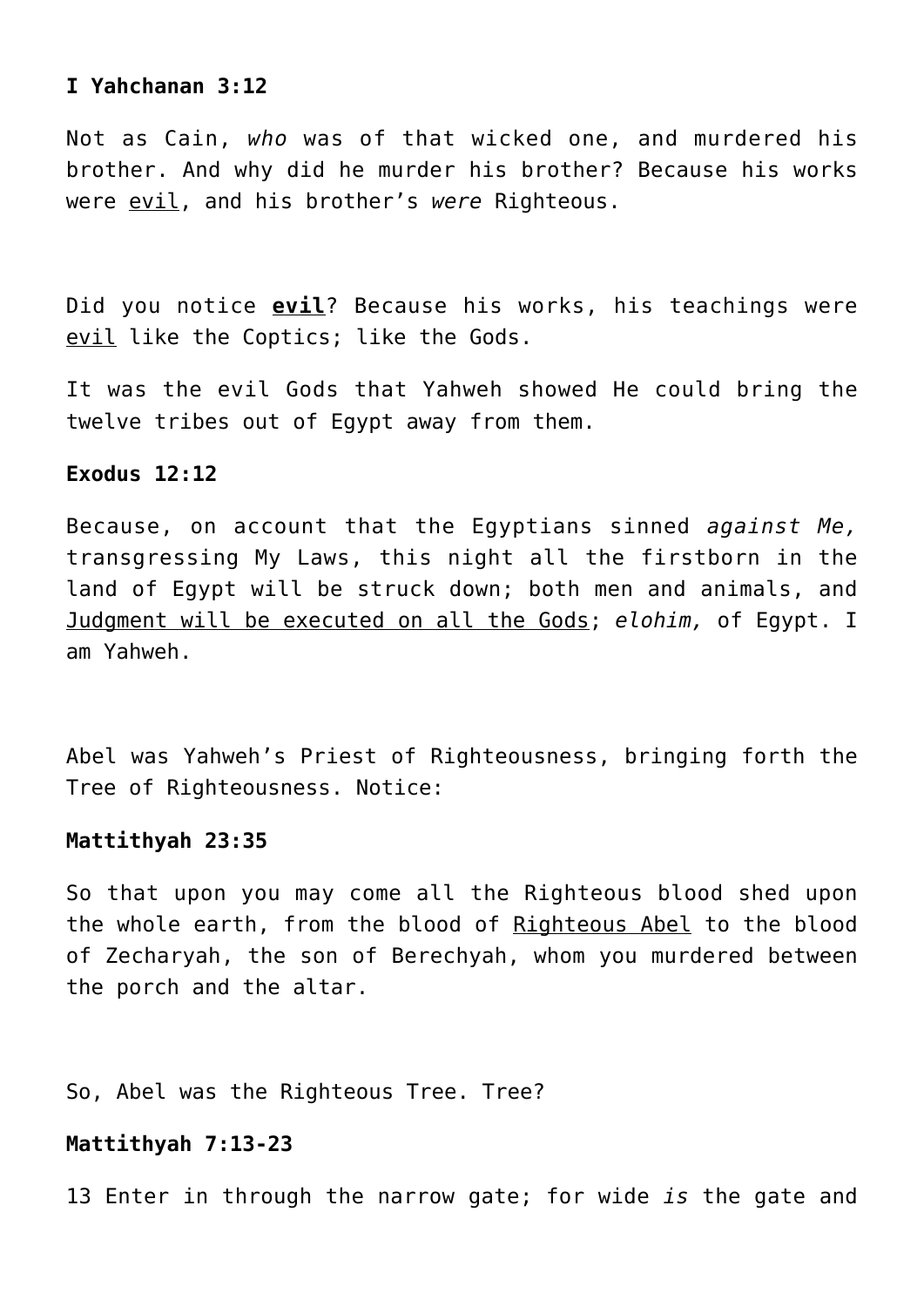broad *is* the way that leads to destruction, and many are those who go that way.

14 Because straight *is* the gate, and narrow *is* the way which leads to life, and few there are who find it.

15 Beware of false prophets who come to you in sheep's clothing, but inwardly they are ravening wolves.

16 You will know them by their fruits. Do men gather grapes from thorns, or figs from thistles?

17 Likewise, every Righteous tree brings forth Righteous fruit; but a tree of evil brings forth fruit of iniquity.

18 A Righteous tree cannot bring forth fruit of iniquity, nor *can* a tree of evil bring forth fruits of Righteousness.

19 Every tree which does not bring forth Righteous fruit is cut down, and cast into the fire.

20 Therefore, by their fruits you will know them.

21 Not everyone who says to Me; Teacher! Teacher! will enter into the Kingdom of Yahweh, but *only* he who does the will of My Father Who is in heaven.

22 Many will say to Me in that day; Teacher! Teacher! Have we not prophesied in Your Name, and cast out demons in Your Name, and in Your Name performed many wonderful works?

23 But then I will declare to them; I never knew you. Get away from Me, you who practice iniquity.

See **verse 14** again.

#### **Mattithyah 7:14**

Because straight *is* the gate, and narrow *is* the way which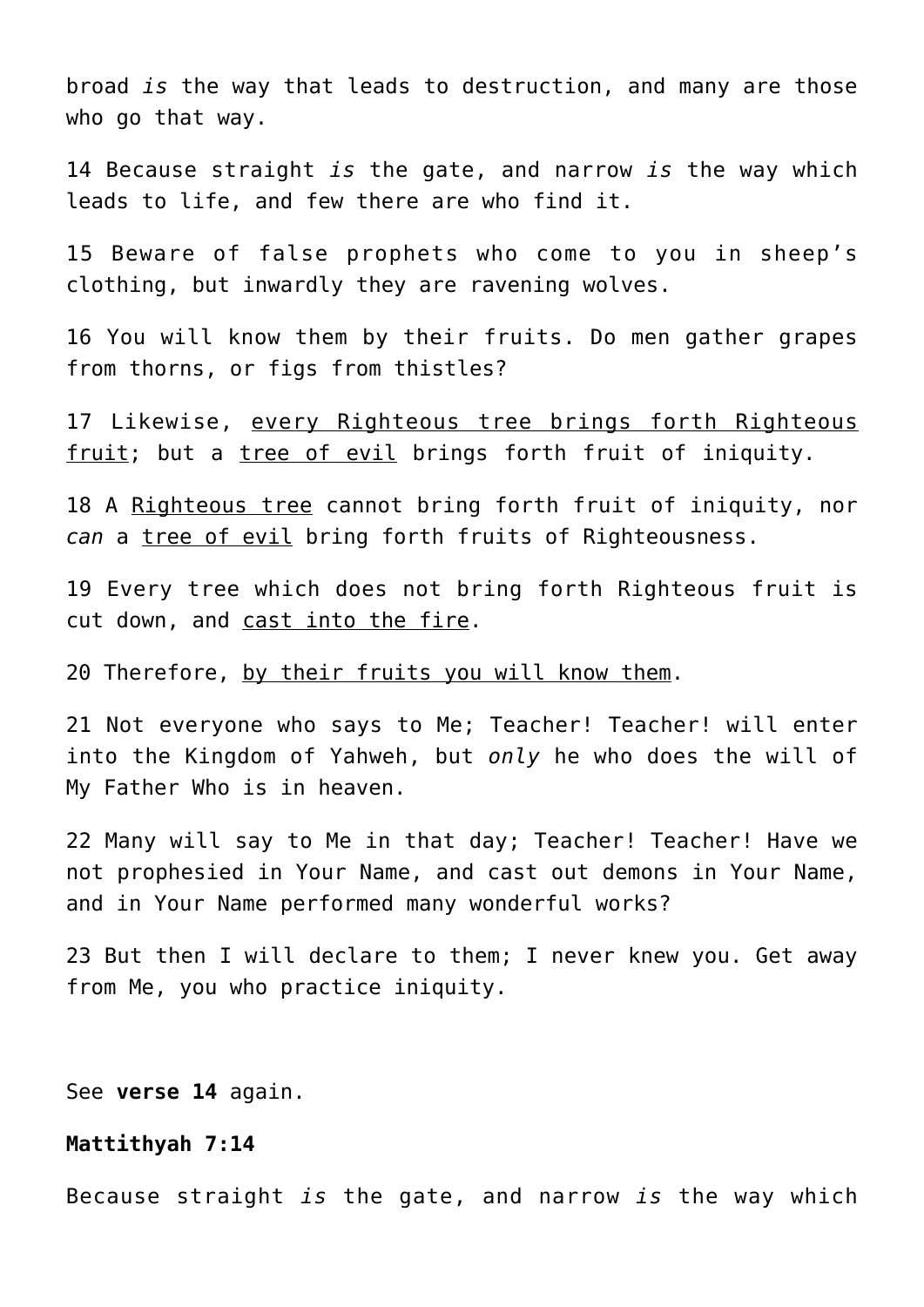leads to Life, and few there are who find it.

With that in mind, start again. Abel was the Righteous Tree, and Cain murdered him. But, who else murdered him?

#### **Yahchanan 8:44**

You are of your teacher *who is* Satan *the devil*, and whatever she who is your teacher desires, you will do. She was a murderer from the beginning, and remained not in the Truth, because there is no Truth in her. Therefore, *when* you speak your falsehoods, you speak her words, because she is a liar, and the teacher of *all* lies!

Satan, that old serpent, was also in on the murder, and Cain was the God worshipper who did the serpent's will. Cain was the priest or pope of the Catholics (Godworshippers) at that time. Catholic means universal, meaning they worship all Gods and the host of heaven. Notice and compare:

#### **Acts 7:42**

Then Yahweh turned, and gave them up to worship the host of heaven, *just* as it is written in The Book of Yahweh: Was it to Me you brought sacrifices and offerings in the wilderness forty years, O house of Israyl?

Now, read:

#### **Acts 7:37-43**

37 This is that Mosheh, who said to the children of Israyl: Yahweh your Father will raise up for you a Prophet like me, from your brothers. Him you will hear.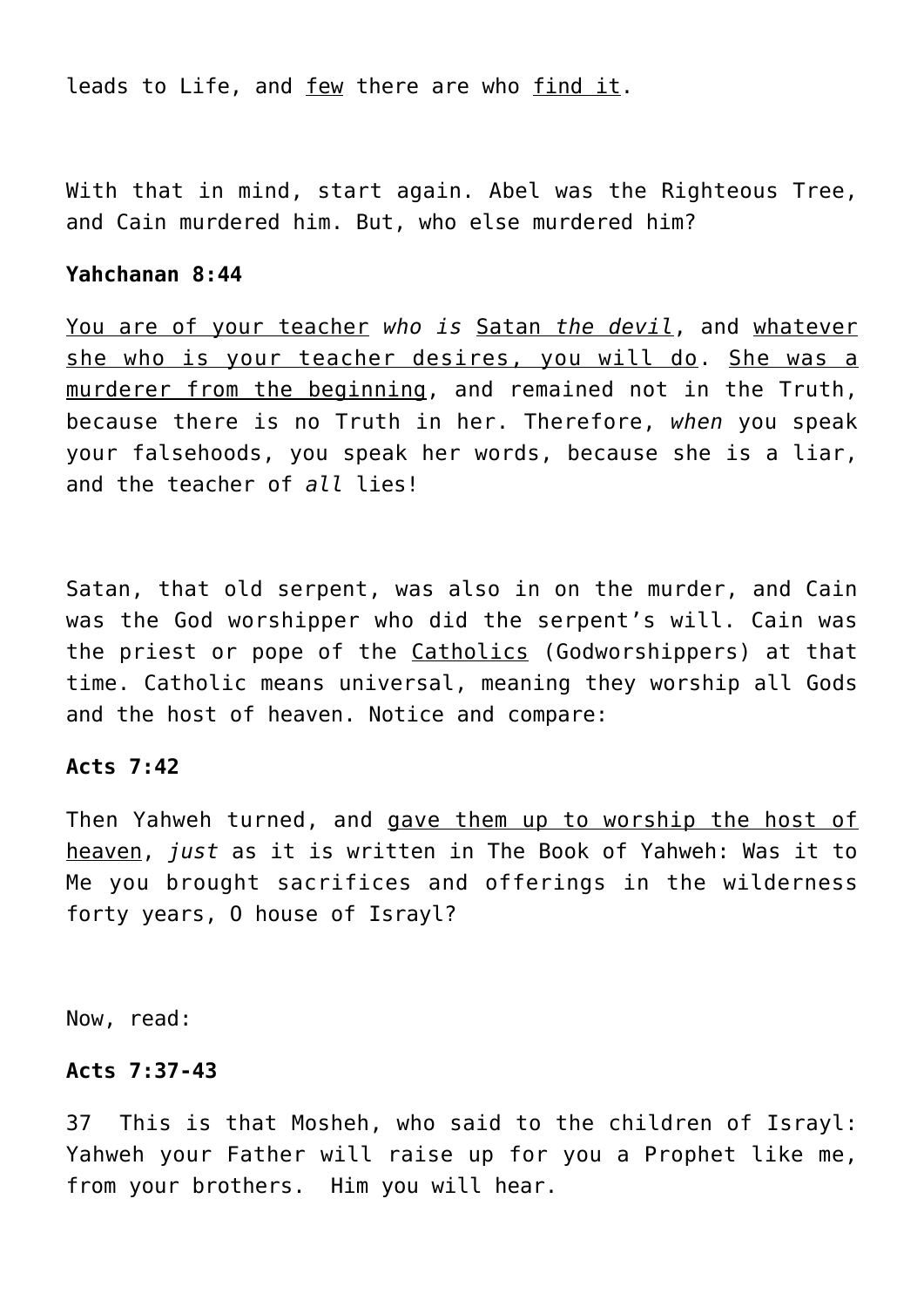38 This is he, who was among the called out ones in the wilderness with the Malak who spoke to him on Mount Sinai; and *with* our fathers, who received the doctrine of life to give to us,

39 Whom our fathers would not obey, but *they* rejected *him.* So in their hearts they turned back to Egypt,

40 Saying to Aaron: Make us Gods (elohim) to go before us. As for this Mosheh who brought us up out of Egypt, we do not know what has become of him.

41 And they made an image of a calf in those days, and offered sacrifice to the God (el), and rejoiced in the works of their own hands.

42 Then Yahweh turned, and gave them up to worship the host of heaven, *just* as it is written in The Book of Yahweh: Was it to Me you brought sacrifices and offerings in the wilderness forty years, O house of Israyl?

43 No! *But* you have lifted up the *idolatrous* temple of Molech; *your God (el),* and Chiun your star-God (el); *Saturn,* the star of your God (el) which you made for yourselves. And I will carry you away beyond Babylon.

Remember Yahshua's Words:

#### **Mattithyah 7:14**

Because straight *is* the gate, and narrow *is* the way which leads to life, and few there are who find it.

Please compare the war-raging nations, led by the Catholic Godworshippers, to Yahshua's Words in:

#### **Mattithyah 23:27-31**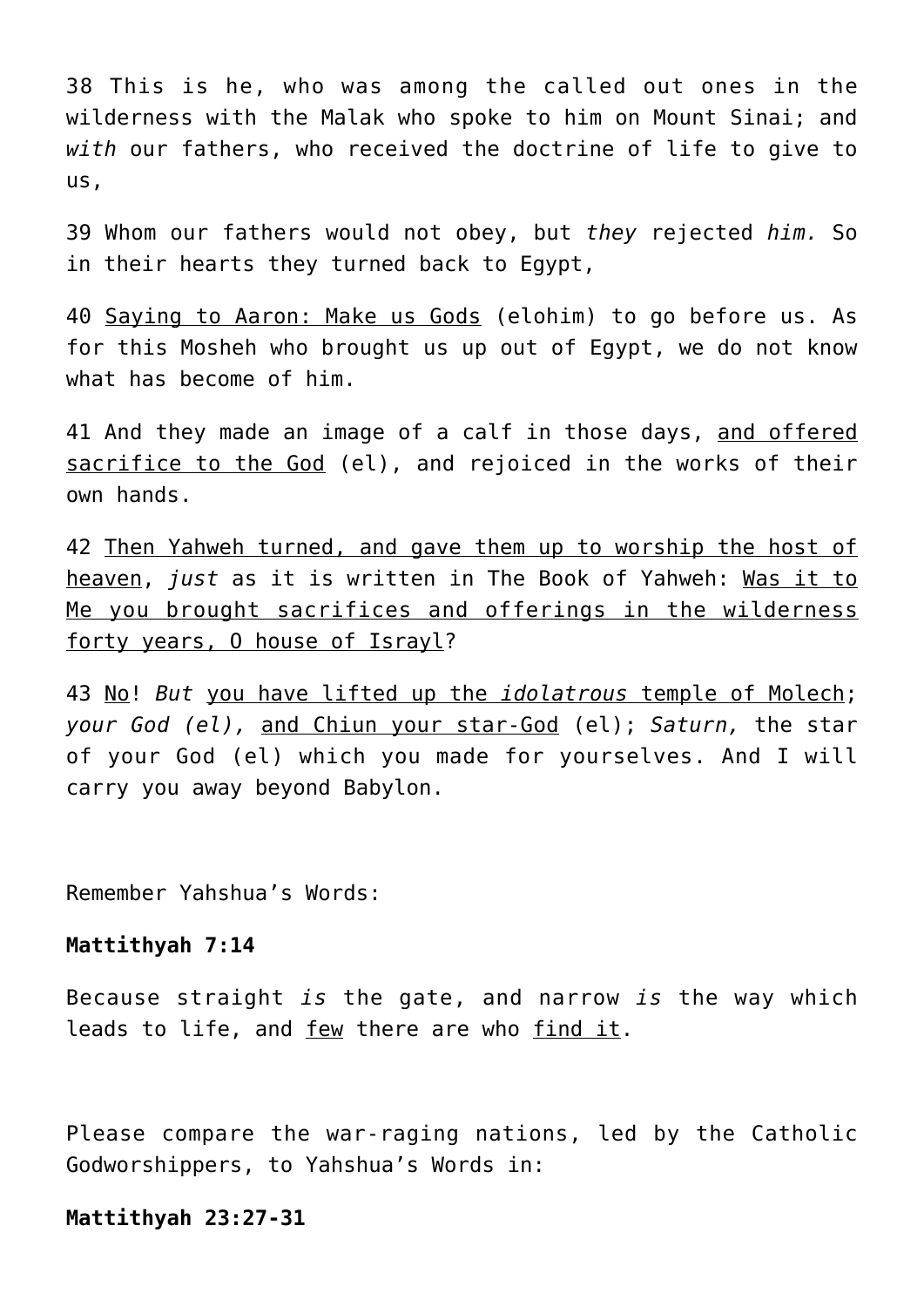27 Woe to you, scribes and Pharisees, hypocrites! For you are like whitewashed sepulchers which indeed appear beautiful outwardly, but inside are full of dead *men's* bones and all uncleanness.

28 In the same way, you appear outwardly Righteous to men, but inside you are full of hypocrisy and the breaking of Yahweh's Law.

29 Woe to you, scribes and Pharisees, hypocrites! You build the tombs of the Prophets, and decorate the sepulchers of the Righteous,

30 And say; If we had been *living* in the days of our fathers, we would have had no part with them in the killing of the Prophets.

31 In saying that, you witness against yourselves that you are the children of those who murdered the Prophets.

Did you get what Yahshua said? He is showing us that this same agency, Catholic Godworshippers, and Satan, that old serpent, are the combined agency that were murderers from the beginning. Catholic means those who worship the Gods.

#### **Acts 7:42-43**

42 Then Yahweh turned, and gave them up to worship the host of heaven, *just* as it is written in The Book of Yahweh: Was it to Me you brought sacrifices and offerings in the wilderness forty years, O house of Israyl?

43 No! *But* you have lifted up the *idolatrous* temple of Molech; *your God (el),* and Chiun your star-God (el); *Saturn,* the star of your God (el) which you made for yourselves. And I will carry you away beyond Babylon.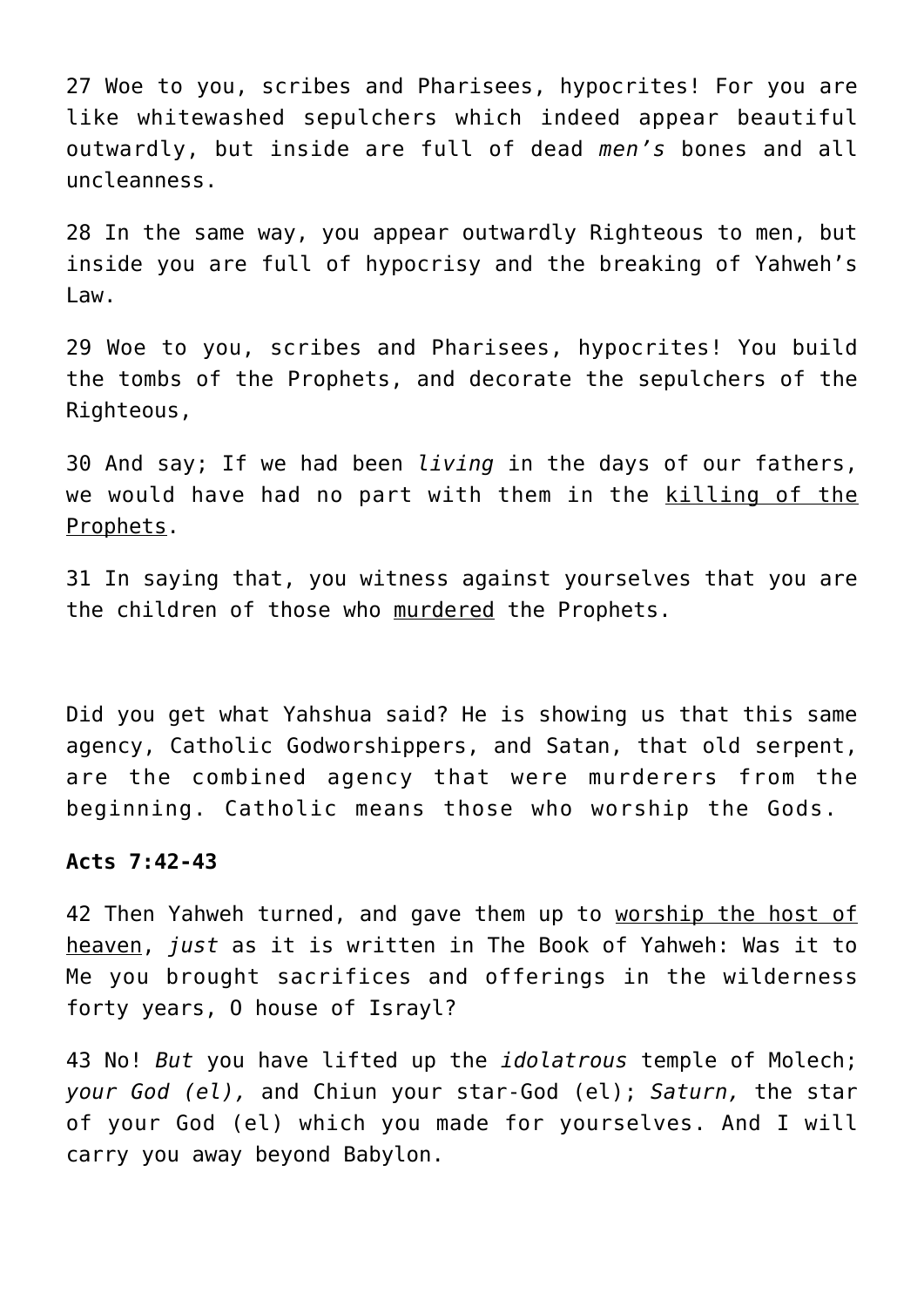Evil like the Gods.

### **Genesis 3:5**

For He knows that in the day you eat of it, your eyes will be opened, and you will be as Gods (elohim), knowing Righteousness and evil.

There are continual wars, vengeance, and retaliation, as anyone can surely see today, going on in and around the great River Euphrates—continual war.

### **Genesis 4:14**

Surely You have driven me out this day from the face of the ground; I shall not be seen by Your Face. I shall be a fugitive and a vagabond on the earth, for there shall be continual war, vengeance, and retaliation.

Beyond Babylon:

# **Acts 7:43**

No! *But* you have lifted up the *idolatrous* temple of Molech; *your God (el),* and Chiun your star-God (el); *Saturn,* the star of your God (el) which you made for yourselves. And I will carry you away beyond Babylon.

Beyond Babylon? Notice this: the seven hills of Rome.

#### **Revelation 17:1-18**

1 And there came one of the seven malakim who had the seven bowls, and talked with me, saying to me: Come, I will show you the sentence of the great whore that sits upon many waters,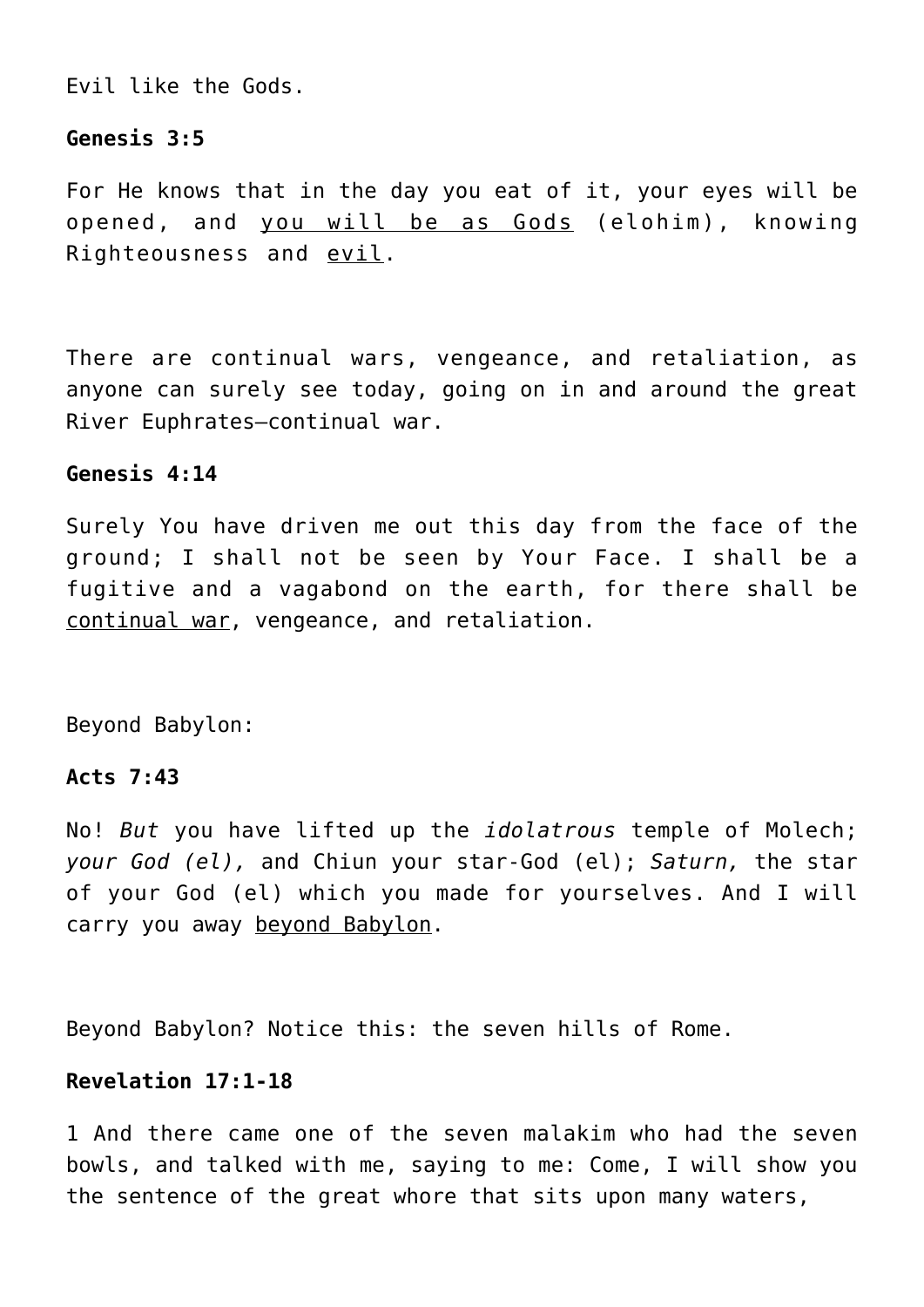2 With whom the kings of the earth have committed fornication; *practiced idolatry: Godworship (the worship of elohim),* and the inhabitants of the earth have been made drunk with the wine of her fornication.

3 So he carried me away in the Spirit into the *midst of* Godworshipers (worshipers of Elohim); and I saw a woman sitting on a scarlet colored beast, full of names of blasphemy, having seven heads and ten horns.

4 And the woman was arrayed in purple and scarlet color, and decked with gold, and precious stones, and pearls, having a golden cup in her hand full of abominations and filthiness of her fornication.

5 And upon her head *was* a name written: Mystery Babylon the great, the mother of the harlots and of the abominations of the earth.

6 And I saw the woman drunk with the blood of the Saints, and with the blood of the martyrs of Yahshua. And when I saw her, I wondered with great astonishment.

7 And the Messenger said to me: Why are you astonished? I will tell you the mystery of the woman, and of the beast that carries her, which has the seven heads and ten horns.

8 The beast that you saw was, and is not, and will ascend out of the bottomless pit, and go into perdition. And those who dwell on the earth will wonder—whose names were not written in The Book of Life from the foundation of the world—when they see the beast that was, and is not, and yet is.

9 And here is the mind which has wisdom: The seven heads are seven hills on which the woman sits.

10 And there are seven kings: Five have fallen, and one is, *and* the other has not yet come; and when he comes, he must continue a short time.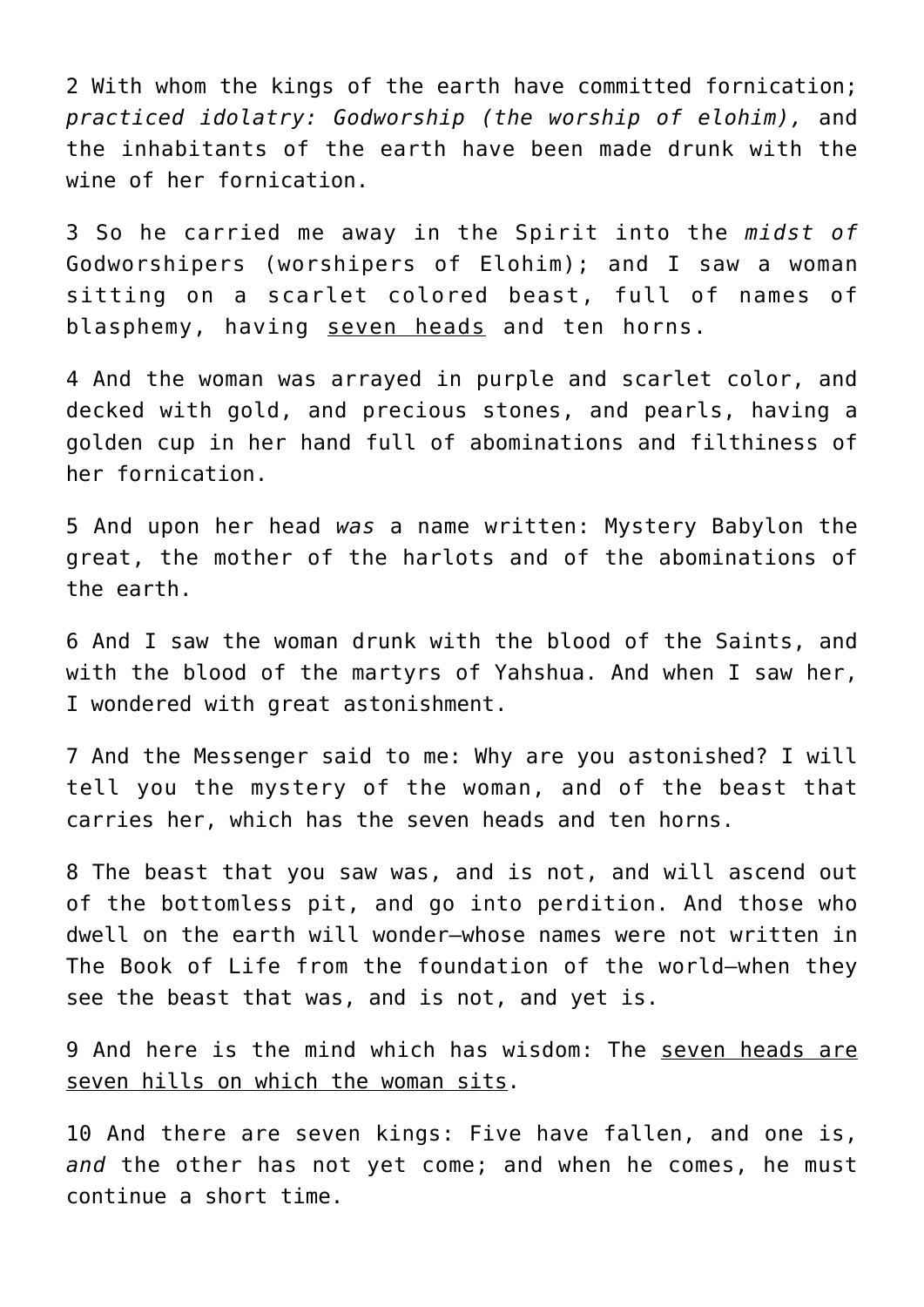11 And the beast that was, and is not, indeed he is the eighth, and is of the seven, and is going into perdition.

12 And the ten horns which you saw are ten kings, which as yet have not received a kingdom; but receive authority as kings one hour with the beast.

13 These have one purpose and they give their power and authority to the beast.

14 These will make war with the Lamb, but the Lamb will overcome them; for He is the Ruler of rulers and King of kings; and those who are with Him *are* called, and chosen, and faithful.

15 And he said to me: The waters which you saw, where the whore sits, are peoples, and multitudes, and nations, and languages.

16 And the ten horns which you saw upon the beast, these will hate the whore, and will make her desolate and naked, and will eat her flesh, and burn her with fire.

17 But the Gods have put in their hearts to perform their will; and to agree, and give their kingdom to the beast, until the words; *prophecies,* of Yahweh will be fulfilled.

18 And the woman whom you saw, is that great city which reigns over the kings of the earth.

**Verse 9** shows the location of this evil, God-worshipping city.

The *Basic Everyday Encyclopedia,* page 451, gives us the following information concerning these seven mountains (hills).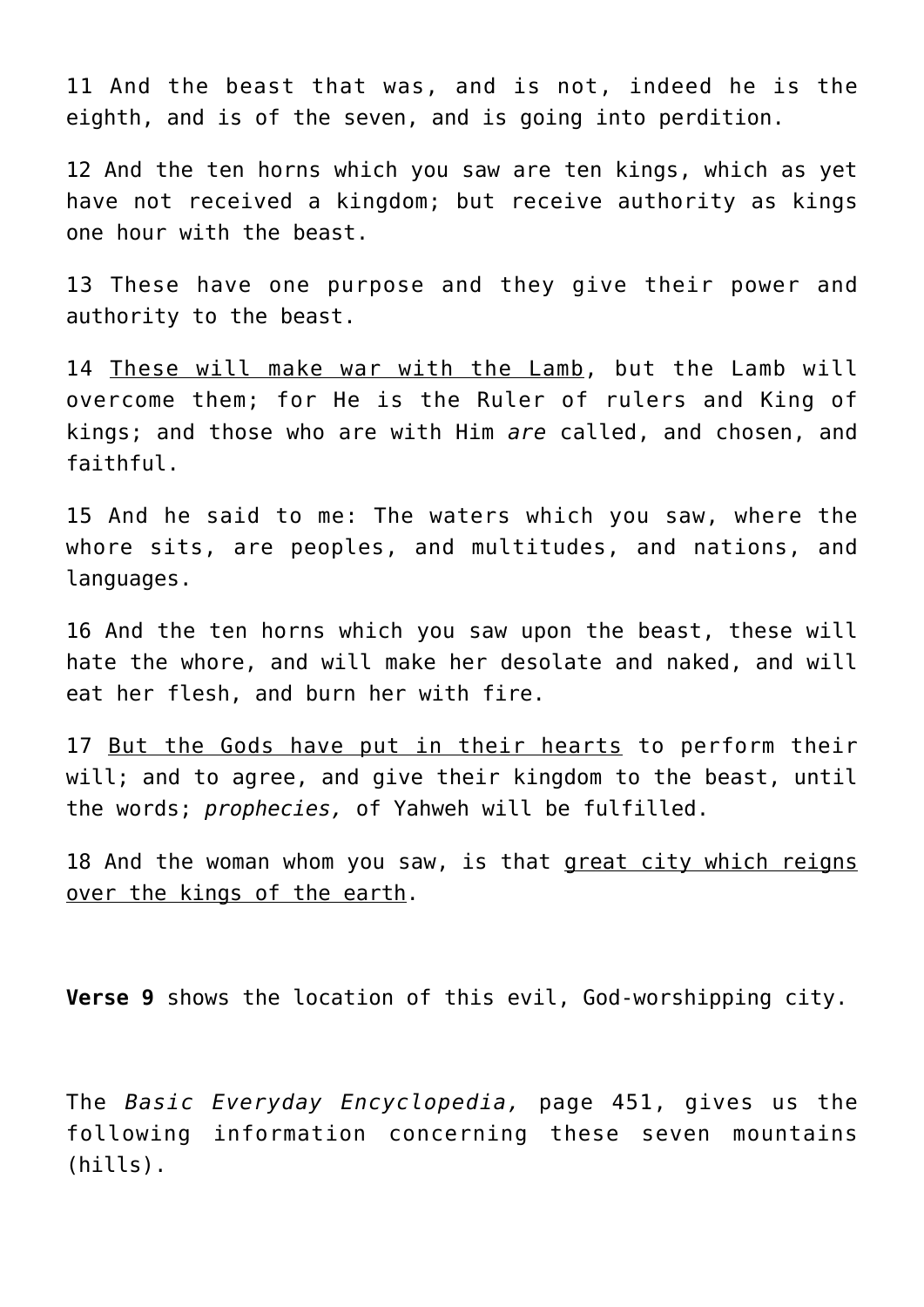Rome…Traditionally founded 753 BC…built on 7 hills…

*Compton's Pictured Encyclopedia*, 1948, Volume 12, page 144, also tells us about the city of seven hills.

…the "City of Seven Hills." …the Capitoline, Palatine, Aventine, Quirinal, Viminal, Esquiline, and Caelian hills. …the seat of the papacy, the head of the great Roman Catholic Church.

From the Righteous blood of Abel, the evil God worshippers now spread their wars from the seven hills of Rome to all the world.

The Vatican, the divining serpent, is saying to the world, "Call God the Father." This man, the Pope should know **Genesis 3:5**. Yahweh is not a God. Yahweh is the Heavenly Father.

#### **Mattithyah 6:9**

After this manner; *example and general outline,* you should pray: Our Father Who is in heaven, hallowed is Your Name.

Yahweh says to you:

#### **Revelation 18:1-10, 17, 19**

1 And after these things I saw one Messenger, who was sent from Yahweh. He had great Authority; and the nations were taught Righteousness by him.

2 And he cried mightily with a strong voice, saying: Babylon the great is fallen, is fallen, and is become the habitation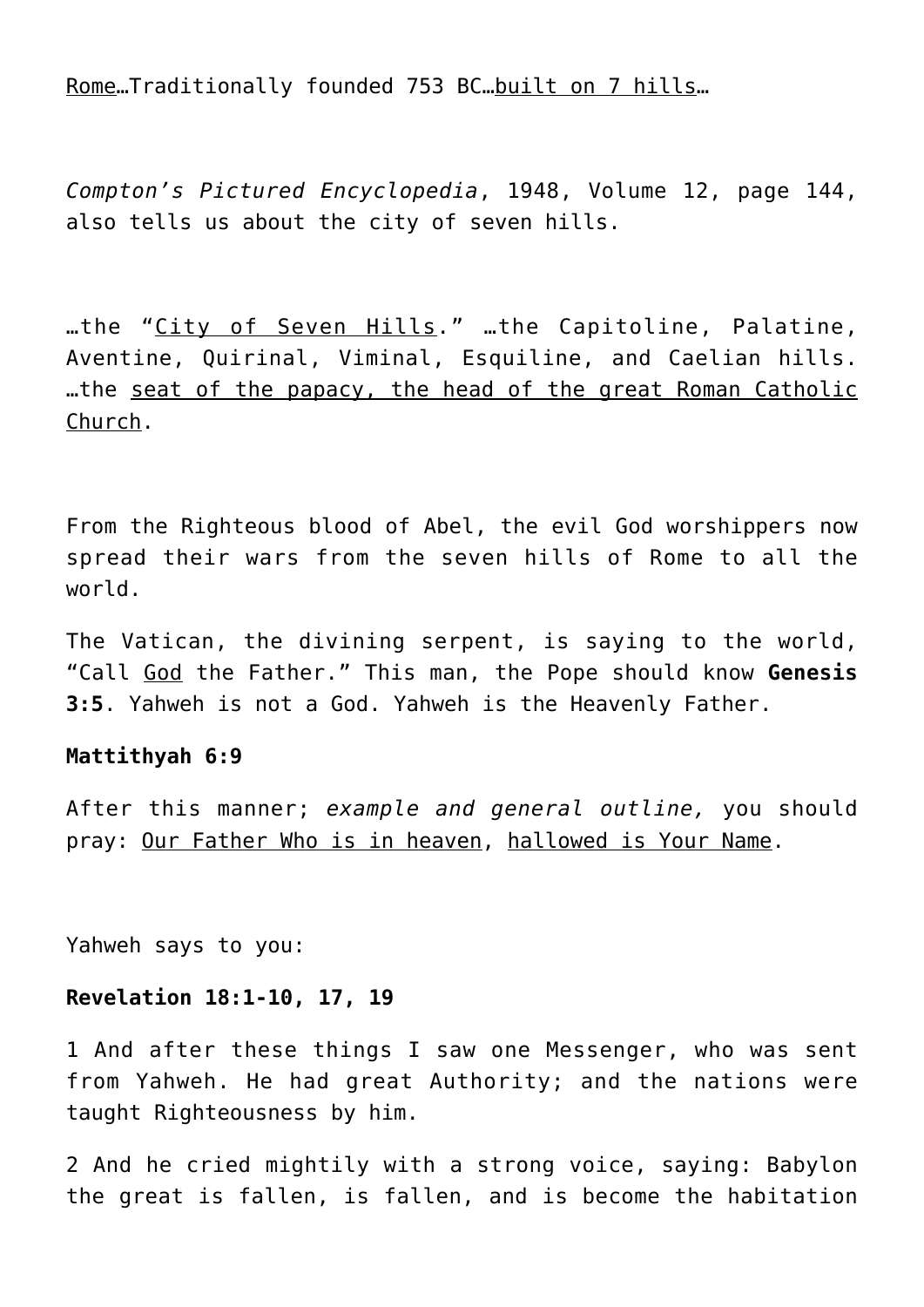of demons, and the hold of every foul spirit, and a place where its priests reject knowledge and they teach everyone to be unclean; to hate and get away from keeping the Laws.

3 For all nations have drunk of the wine of the wrath of her fornication, and the kings of the earth have committed fornication with her, and the merchants of the earth have grown rich through the abundance of her delicacies.

4 And I heard another voice from heaven, saying: Come out of her, My People, so that you do not partake in her sins, and so that you do not receive of her plagues,

5 For her sins have reached unto heaven, and Yahweh has remembered her iniquities!

6 Render to her just as she rendered to you, and repay her double according to her works! In the cup which she has mixed, mix for her double!

7 In the measure that she glorified herself, and lived luxuriously, so in that measure give her torment and sorrow! For she says in her heart: I sit a queen, and am no widow, and will see no sorrow.

8 Therefore, her plagues will come in one day—death, and mourning, and famine; and she will be utterly burned with fire; for strong *is* Father Yahweh Who judges her.

9 And the kings of the earth, who have committed fornication and lived luxuriously with her, will wail over her, and lament for her, when they will see the smoke of her burning—

10 Standing afar off for the fear of her torment, saying: Alas! Alas! That great city Babylon, that mighty city! For in one hour your judgment has come!

17 For in <u>one hour</u> such great riches came to nothing! And every sea captain, and all the company in ships, the sailors, and all who earn their living from the sea, stood afar off,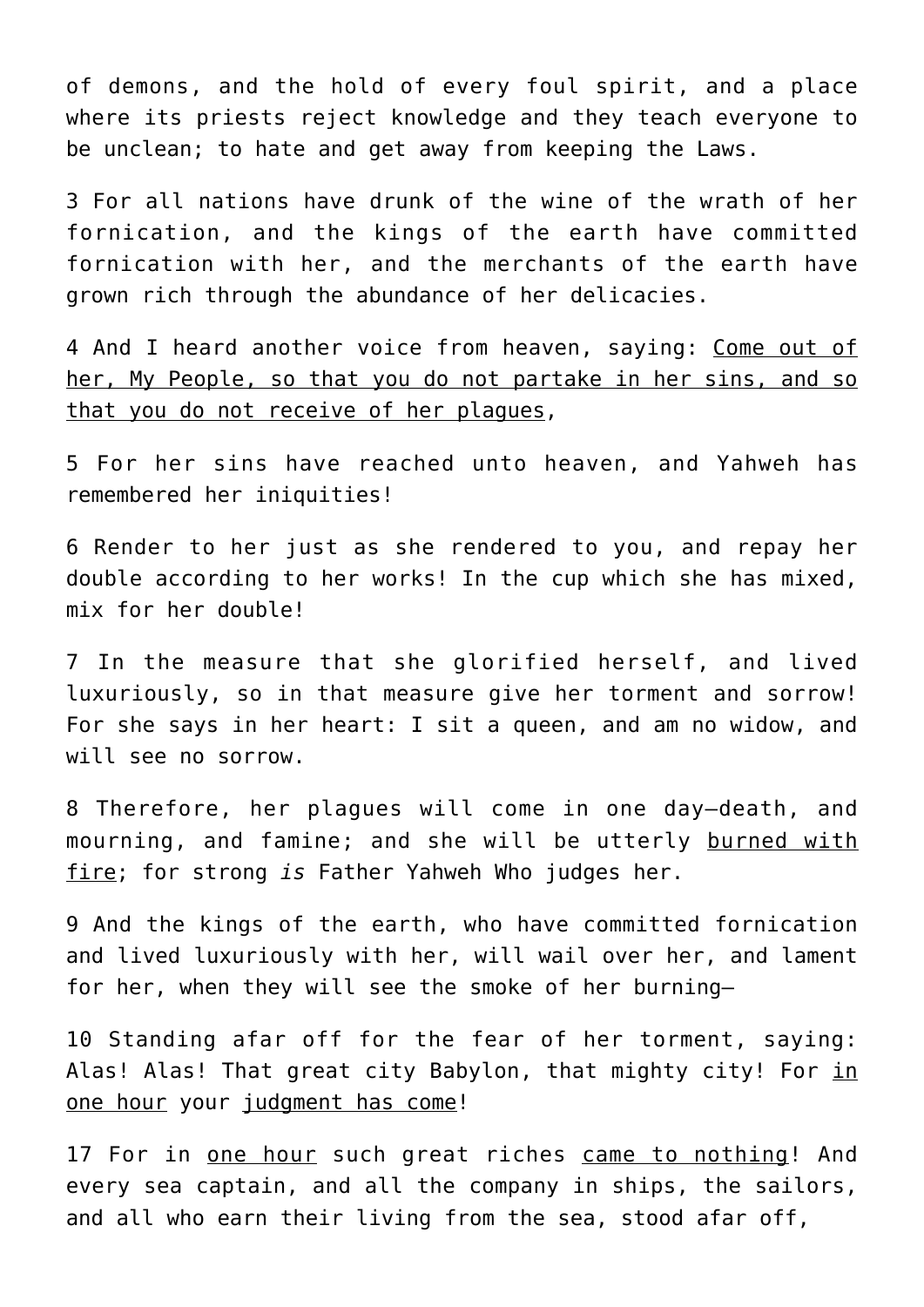19 And they cast dust on their heads, and cried, weeping and wailing, saying: Alas! Alas, that great city, in which all who had ships in the sea were made rich through her wealth! For in one hour she is made desolate.

How did Yahweh know that we would have bombs that could burn this earth in one hour?

**Atomic Armageddon is just 30 minutes away – former US Navy advisor**

Published time: 7 Dec, 2015 07:31 Edited time: 7 Dec, 2015 09:50

https://www.rt.com/shows/sophieco/324941-nuclear-co;c-war-us/

Dr. Theodore Postol, former advisor to the U.S. Chief of Naval Operations, a professor at MIT, nuclear technology expert.

… US and Russia once again are pumping up their nuclear arsenal, and the Doomsday Clock shows it's just three minutes before midnight. Is nuclear destruction looming once again over humankind? …could Atomic Armageddon happen by accident?…

Sophie Shevardnadze: *…Ted, President Obama came into the White House calling for "Global Zero" – now, there are plans to spend a trillion dollars on an overall of entire nuclear arsenal. Why is this happening?*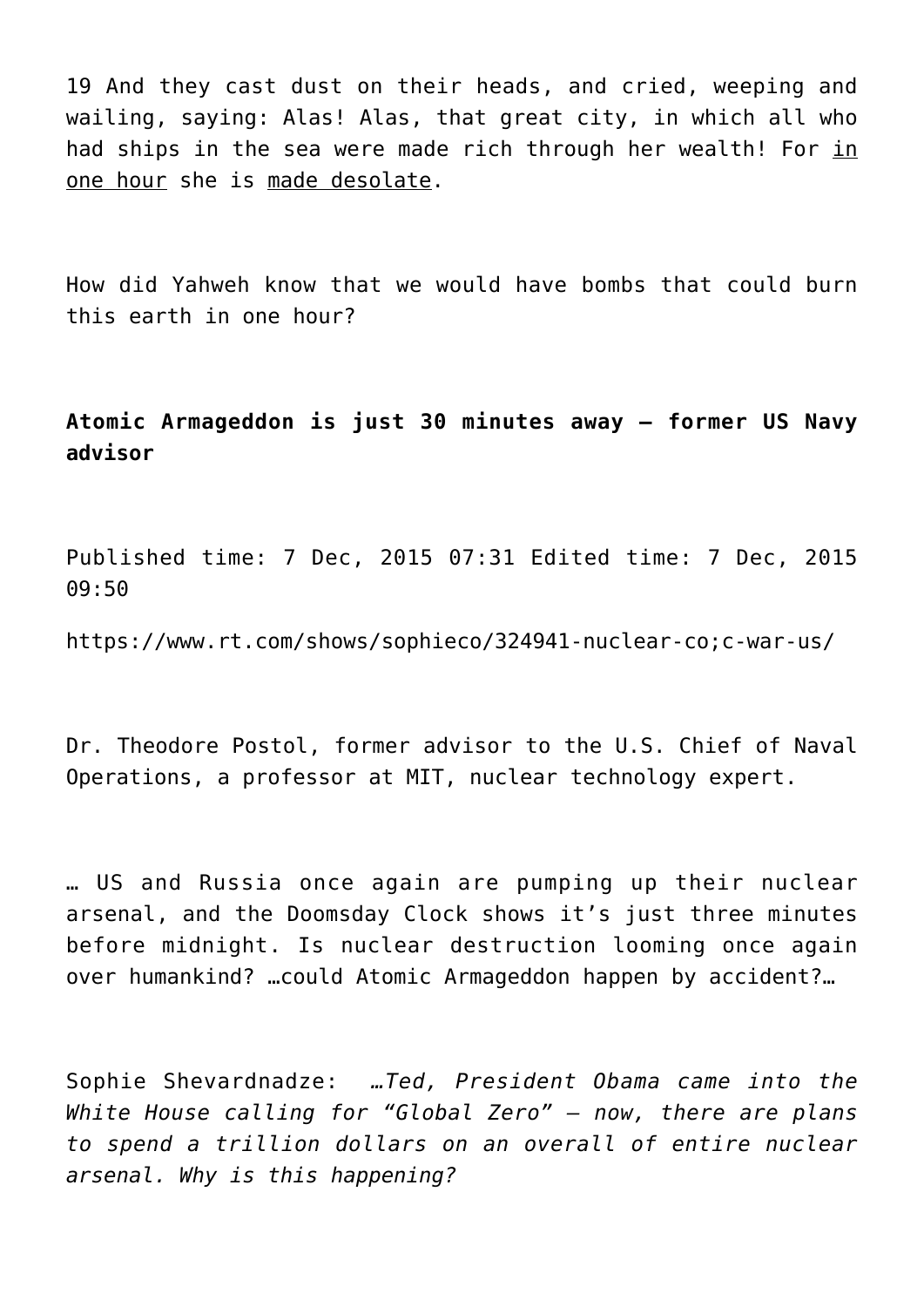Dr. Theodore Postol: I think this is a consequence of the domestic politics.

SS: *Now, do you believe the U.S. is readying its nuclear forces for direct confrontation with Russia? Do you think nuclear war is possible now? At any scenario, do you see that?*

Dr. TP: I do think that an accidental nuclear war between the U.S. and Russia is possible. …I do think we are in danger.

SS: *What happens, hypothetically, if there is a nuclear war? Will a doctrine like a mutual destruction doctrine ever work again?*

Dr. TP: …somebody makes a bad decision with incomplete information, which is almost certainly what happens in the real world – information is never complete – you could have a massive use of nuclear weapons, and that, of course, would end civilization as we know it…

SS: *Now, Ted, tell me something. Explain to an amateur, to me, how does one launch a nuclear weapon? Is it as easy as pressing a button? How long does it take for a nuclear missile to reach its target?*

Dr. TP: The ballistic missile could be fired, basically, within 50 or 60 seconds, more or less, after alert being given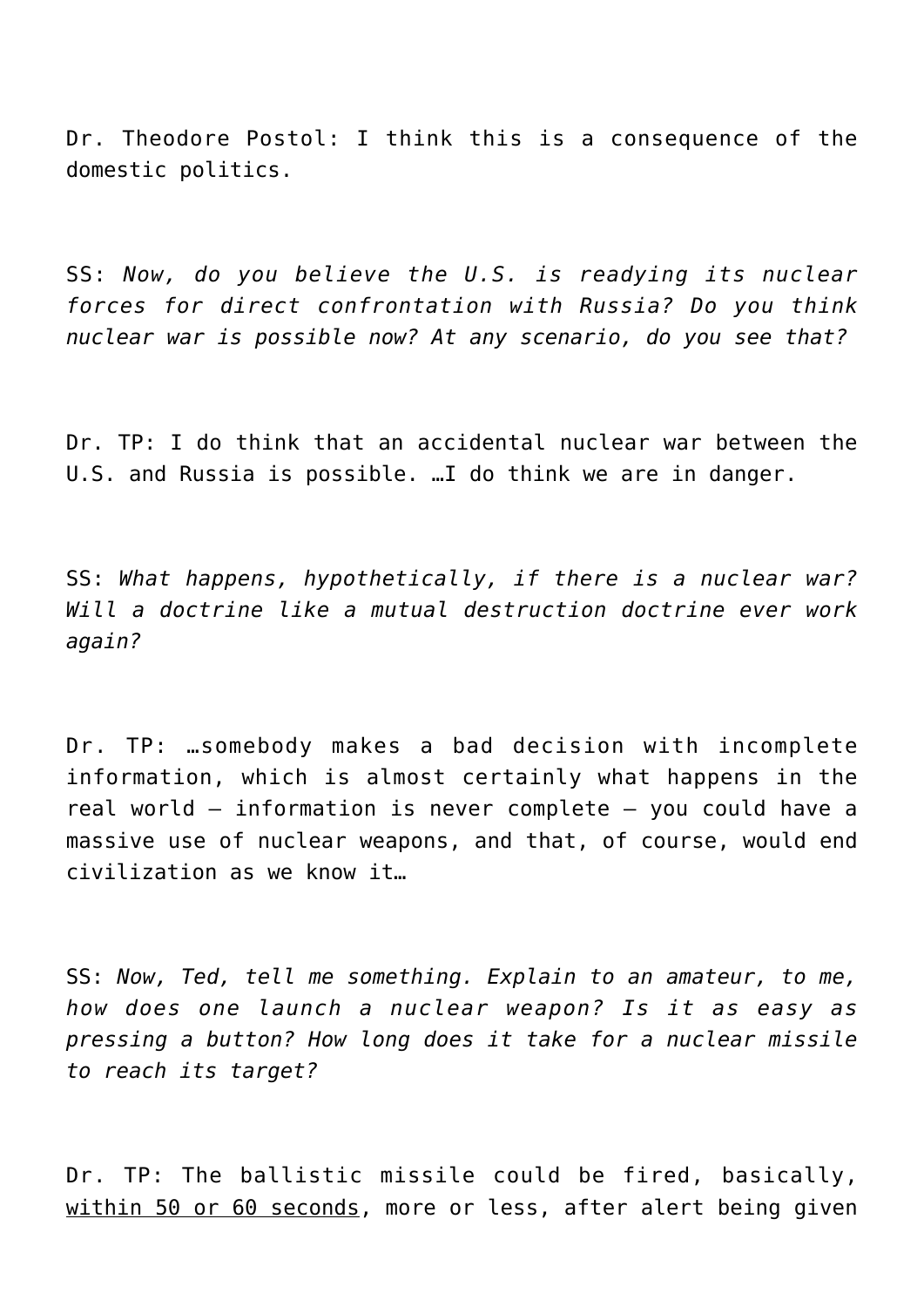to the operators. The rocket will then ignite…then it would release warheads. The warheads would float in the near vacuum of space under the influence of gravity and momentum, and in about 20-28 minutes would arrive at their targets, re-enter the atmosphere and explode. So the world could be, basically, finished off in anywhere from half hour to an hour upon the arrival of these warheads. …most nuclear warheads would be delivered in a very short time, probably within half hour or an hour interval.

#### Repent!

#### **Acts 3:19**

Repent therefore, and be converted, that your sins may be blotted out; that times of refreshing may come from the Presence of Yahweh.

Come now to Yahweh's House!

#### **Mattithyah 6:33**

But seek you first the Kingdom of Yahweh and His Righteousness, and all these things will be added to you.

#### **Deuteronomy 12:5**

But you are to seek the Habitation of your Father; *The House of Yahweh—*the place which Yahweh your Father shall choose out of all your tribes to establish His Name-and there you must go.

#### **Yeremyah 23:3-8**

3 But I will gather the remnant of My Flock out of all countries where they have been driven, and bring them back to their folds, and they will be fruitful and increase.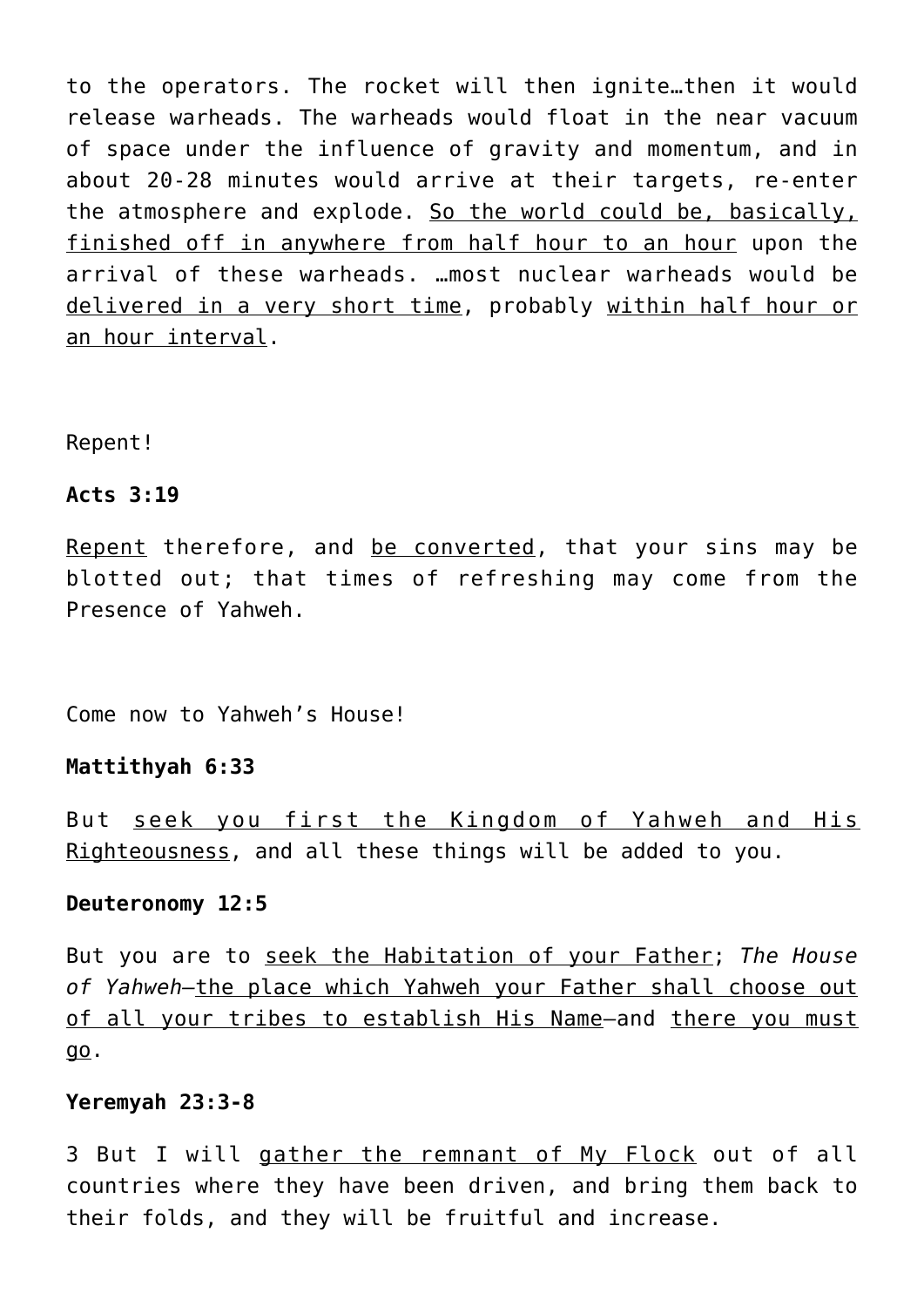4 And I will set up shepherds over them who will feed them; and they will fear no more, nor be dismayed, neither will they be lacking, says Yahweh.

5 Behold, the days come, says Yahweh: that I will raise to David a Righteous Branch, and a King will reign and succeed, and will execute judgment and justice in the earth.

6 In His Days, those who reverence Yahweh will be saved, and the Called Out Ones will dwell safely; and this is the Name that He will proclaim to them at Abel–Yahweh Tsidqenu: Yahweh our Righteousness.

7 Therefore behold, the days come, says Yahweh, that they will no longer say; As surely as Yahweh lives Who brought up the children of Israyl out of the land of Egypt;

8 But they will say; As surely as Yahweh lives Who brought up and led the seed of the house of Yisrayl into the Protected Place at Abel, and from all countries where they had been driven; and they will dwell in their own land.

The House of Yahweh is not prophesied to be in Israyl but the U.S. Remember, the Kingdom was taken from them.

#### **Mattithyah 21:42-43**

42 Yahshua said to them: Have you never read in the Scriptures; The stone which the builders rejected, has become the Headstone of the corner? This is Yahweh's doing! It is marvelous in our eyes!

43 Therefore I say to you: The Kingdom of Yahweh will be taken from you, and given to a people of the same habit, but from a foreign land; *and they* will bring forth the fruits of It.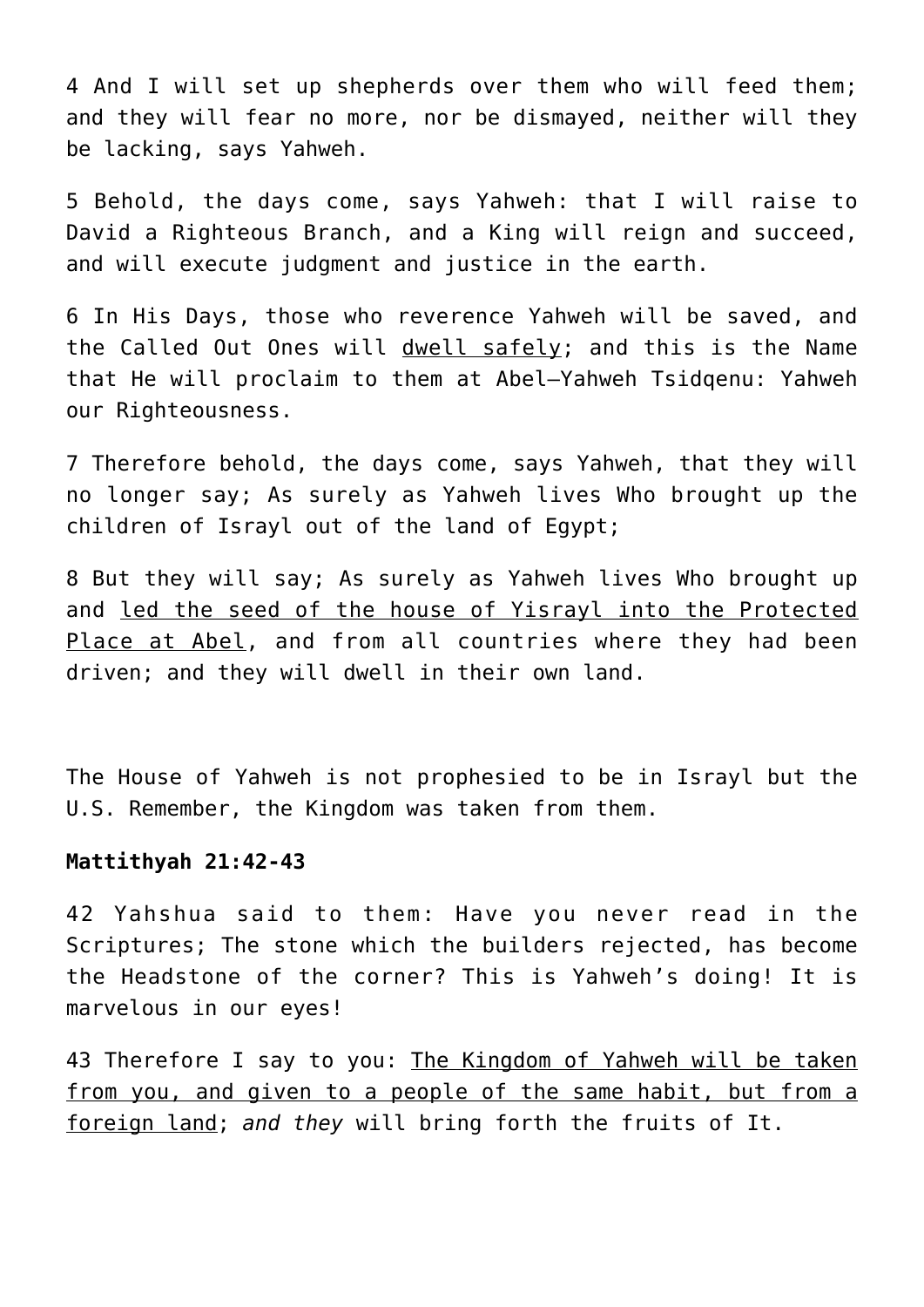#### **In the Last Days**

#### **Micahyah 4:1-3**

1 But in the Last Days it will come to pass *that* the mountain; *promotion,* of The House of Yahweh will be established in the chief of the nations. It will be raised above all congregations; and all peoples will *eventually* flow to it.

2 And many people will go and say; Come, and let us go up to the mountain; *uplifting,* of Yahweh, and to the House of the Father of Yaaqob, and He will teach us of His Ways, and we will walk in His Paths. Because the Laws will depart from Zion, and the Word of Yahweh from Yerusalem.

3 And He will judge between many people, and rebuke strong nations afar off; and they will beat their swords into plowshares, and their spears into pruninghooks. Nation will not lift up sword against nation, nor will they learn war anymore.

The House of Yahweh was established in the chief of the nations in 1983 by the last of the two brothers whom Yahweh calls His Two Witnesses and the Two Lamps of the Seven Lamp Lampstand.

### **Revelation 11:1-4**

1 And there was given me a reed for writing; *a pen,* so that I could testify that they have rejected Righteous Judgment, and they walk in crooked ways. And the Malak stood, saying: Rise, for the Judgment against they who worship at the temple of their Gods, and its altar, and its confines; is at hand.

2 But the court which is outside the temple leave out, and measure it not; for it is given to the Gentiles. And the holy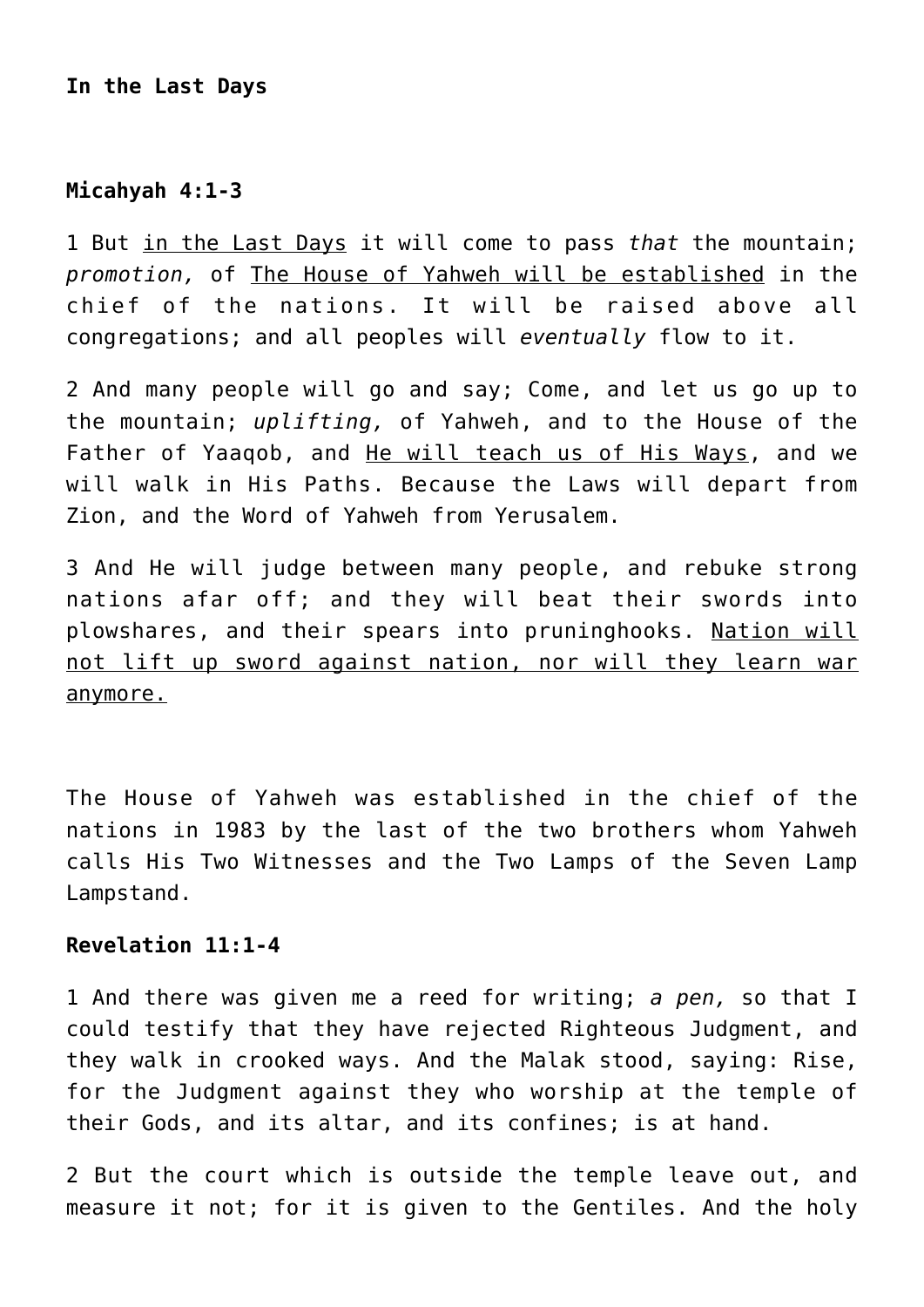city they will tread under foot three and one-half years.

3 And I will give to My Two Witnesses to perform their Prophetic offices, and they will foretell events about the one thousand two hundred and sixty days, those cast about with darkness.

4 These are the two Olive Trees, and the Two Lamps *of the Seven Lamp Lampstand,* ministering for the Father in the earth.

The younger brother is also called the Branch.

#### **Zecharyah 4:1-4, 12, 14**

1 And the Malak who talked with me came again and wakened me, as a man who is wakened out of his sleep,

2 And said to me: What do you see? So I said: I see, and behold, a Lampstand all of gold, with its *bowl for oil* on the top of it, with its seven lamps on it, and *there are* seven pipes to the seven lamps.

3 And *there are* two Olive Trees by it, one upon the right *side* of the bowl, and the other upon the left *side* of it.

4 So I spoke to the Malak who talked with me, and I asked him: What *are* these, my ruler?

12 Then I spoke *to him* again, and said to him; What *are these* two Olive Branches which, through the two golden pipes, empty the golden oil through them?

14 Then he said; These *are* the two anointed ones who stand for the Supreme Ruler of the whole earth.

#### **Zecharyah 5:5-6, 9-11**

5 Then the Malak who was speaking with me came forward, and said to me: Lift up your eyes now, and understand that which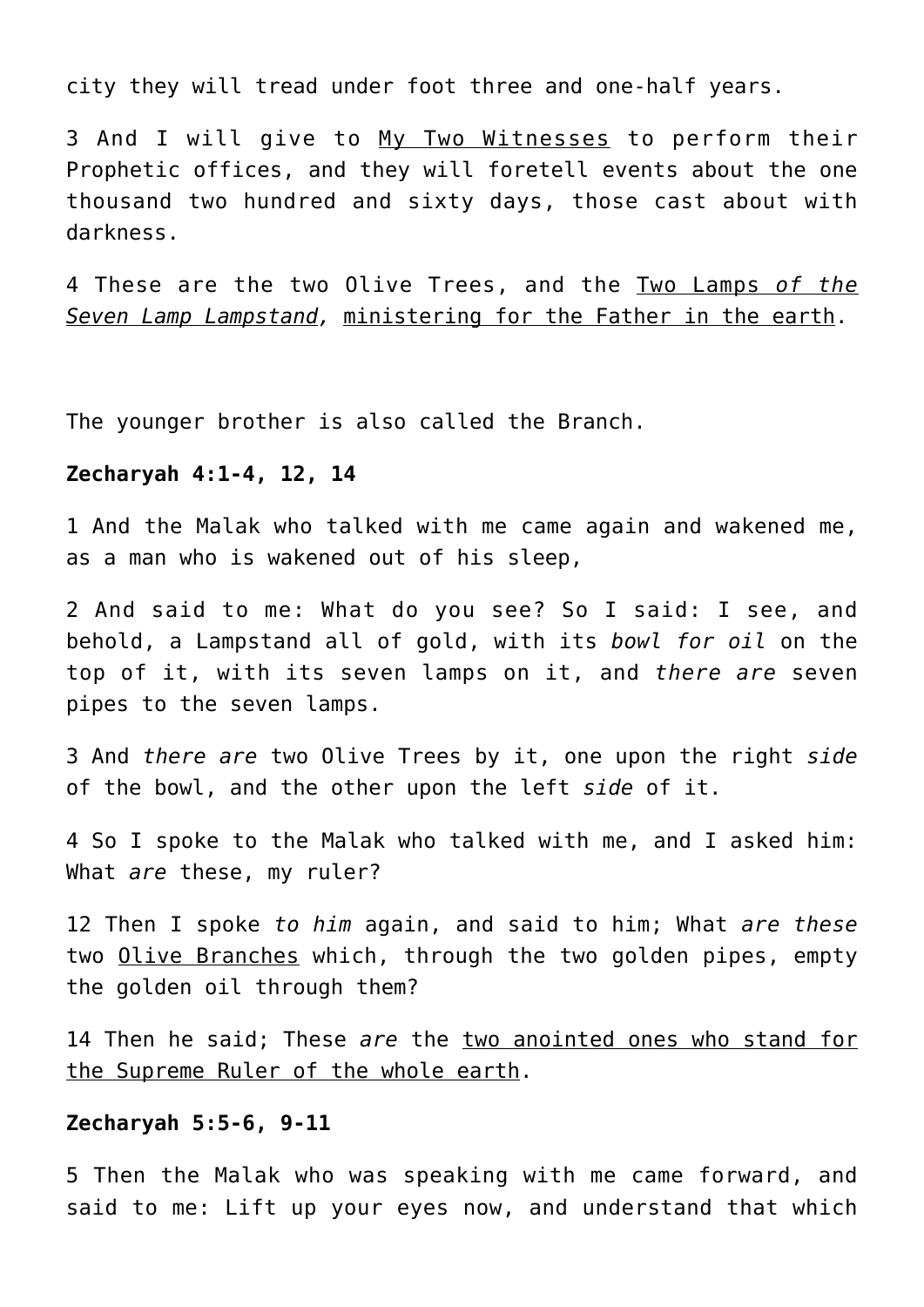is sent by commandment.

6 And I asked: What is it? And he answered: This is the ephah; *The Standard of Perfection,* which is sent by *Yahweh's* Laws. Then he added: This is honor, knowledge, and understanding throughout the whole earth.

9 Then I lifted up my eyes and looked, and behold: Two women; *The Last Two Eras of The House of Yahweh,* sent with commandment. The Spirit of Yahweh came to overspread them; and they were covered with the covering of Saints. And they exalted, magnified, and extolled the ephah; *The Standard of Perfection, which is sent by Yahweh's Laws,* separating *the way of* the world from *The Way of* Yahweh.

10 Then I said to the Malak who was speaking with me: Where are they; *The Two Witnesses,* going with the ephah?

11 And he said to me: To build The House of Yahweh according to The Standard of Perfection sent by Yahweh's Laws, in a Babylonish land which does not yet exist. And it will be established at that time; *when The Two Witnesses are called out to their work;* as the Established Place; the Habitation of Yahweh; THE HOUSE OF YAHWEH.

#### **Zecharyah 6:11-13**

11 Take the silver and gold and make crowns, and set *them* upon the head of Yahshua son of Yahweh, the High Priest.

12 Speak to him, and say; This is what Yahweh our Father says: Behold, the man whose name is the BRANCH! For He will branch out from His place, and He will build The House of Yahweh!

13 Yes, He will build The House of Yahweh. He will bear glory, and will sit and rule on His throne. He will be a Priest upon His Throne; and the counsel of Peace will be between them both.

#### **Mattithyah 16:18**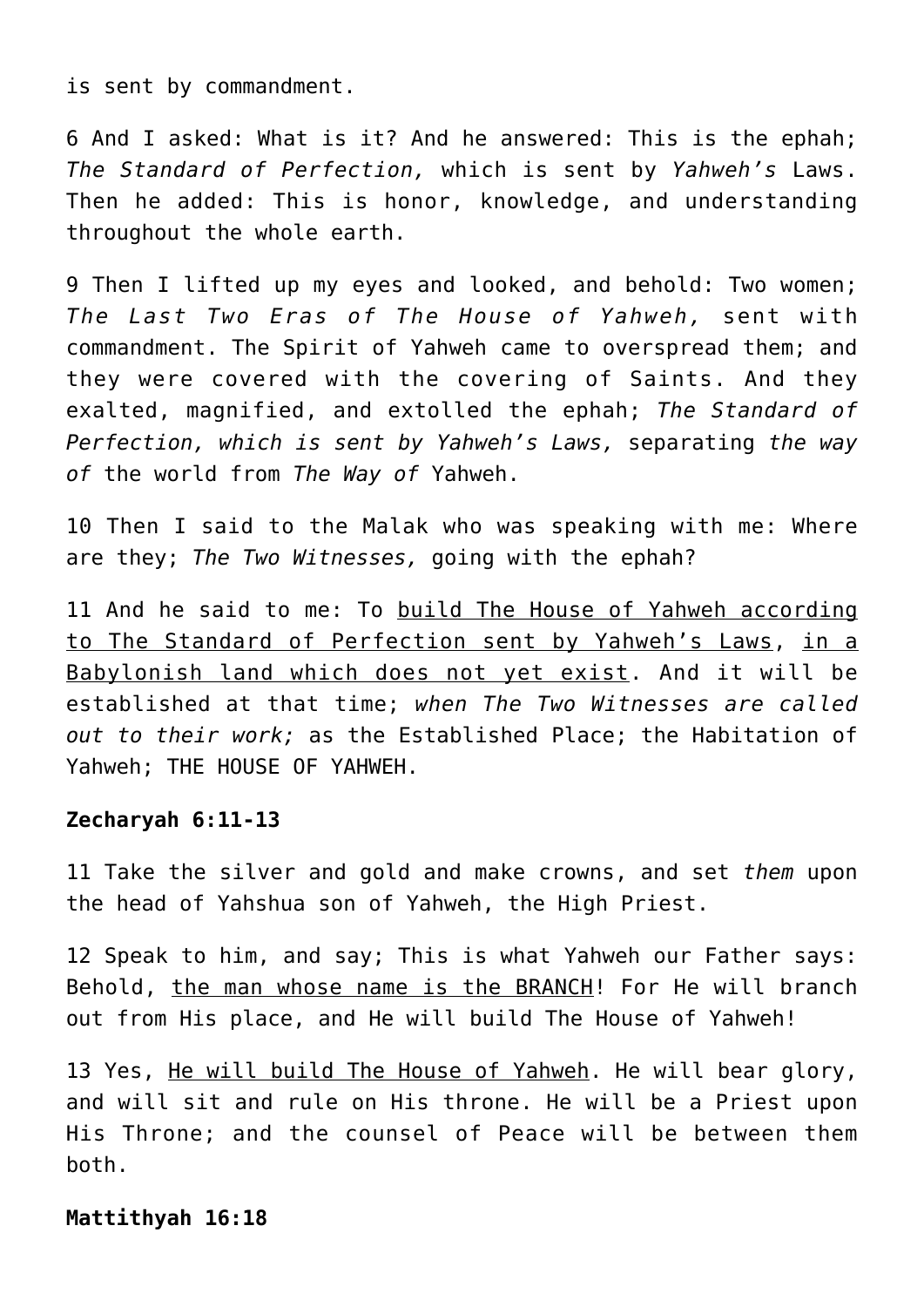And I also say to you who are Kepha: That upon this Rock, YAHWEH UNITY; I will build this house; *family: The House of Yahweh,* and the gates of sheol (hell) will not prevail against it.

#### **Hebrews 10:21, 16**

21 And *having* a High Priest over The House of Yahweh:

16 This is the Covenant that I will renew with them after those days, says Yahweh: I will put My Laws into their hearts, and in their minds I will write them;

### **Revelation 22:12-16**

12 And behold, I come quickly, and My Reward *is* with Me, to give every man according as his work will be.

13 I am the First and the Last, the Beginning and the End.

14 Blessed *are* those who keep His Laws, that they may have right to the Tree of Life, and may enter in through the gates into the City.

15 For outside *are* dogs, and sorcerers, and whoremongers, and murderers, and worshipers of Gods (elohim) and everyone *who professes* to love, yet practices breaking the Laws.

16 I, Yahshua, have sent My Messenger to testify to you these things in the congregations of The House of Yahweh. I am the Root and the Offspring of David, *and* the Bright and Morning Star.

Read this Prophecy now in action.

#### **Zecharyah 9:1**

The prophecy of doom; *massa; burden,* of the Word of Yahweh against the land of Hadrach, and upon Damascus it rests—for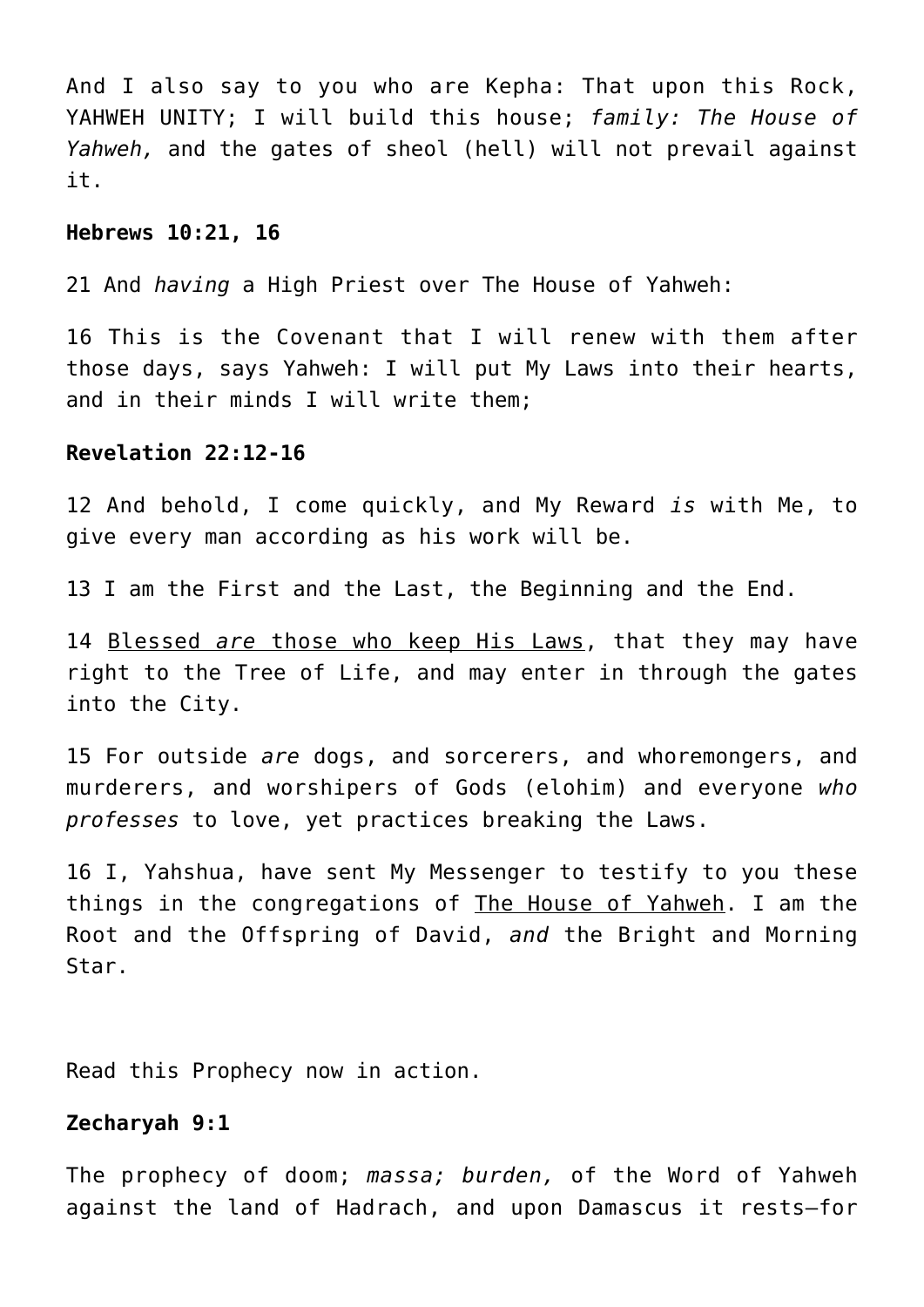the eyes of men and all the tribes of Israyl will be upon Yahweh—

#### **And**

#### **Zecharyah 9:8-9**

8 Then I will encamp around My House like a quard, against those who march in and out. No more will an oppressor overrun them, for now My eyes are watching *over* them.

9 Rejoice greatly, O daughter of Zion! Shout *for joy, O* daughter of Yerusalem! Behold, your King comes to you; He *is* just and having Salvation, lowly and riding on a donkey, on a colt, the foal of a donkey.

For more, you must contact The House of Yahweh, the Protected Place.

#### **Yeremyah 23:3-8**

3 But I will gather the remnant of My flock out of all countries where they have been driven, and bring them back to their folds, and they will be fruitful and increase.

4 And I will set up shepherds over them who will feed them; and they will fear no more, nor be dismayed, neither will they be lacking, says Yahweh.

5 Behold, the days come, says Yahweh: that I will raise to David a Righteous Branch, and a King will reign and succeed, and will execute Judgment and Justice in the earth.

6 In His days, those who reverence Yahweh will be saved, and the Called Out Ones will dwell safely; and this is the Name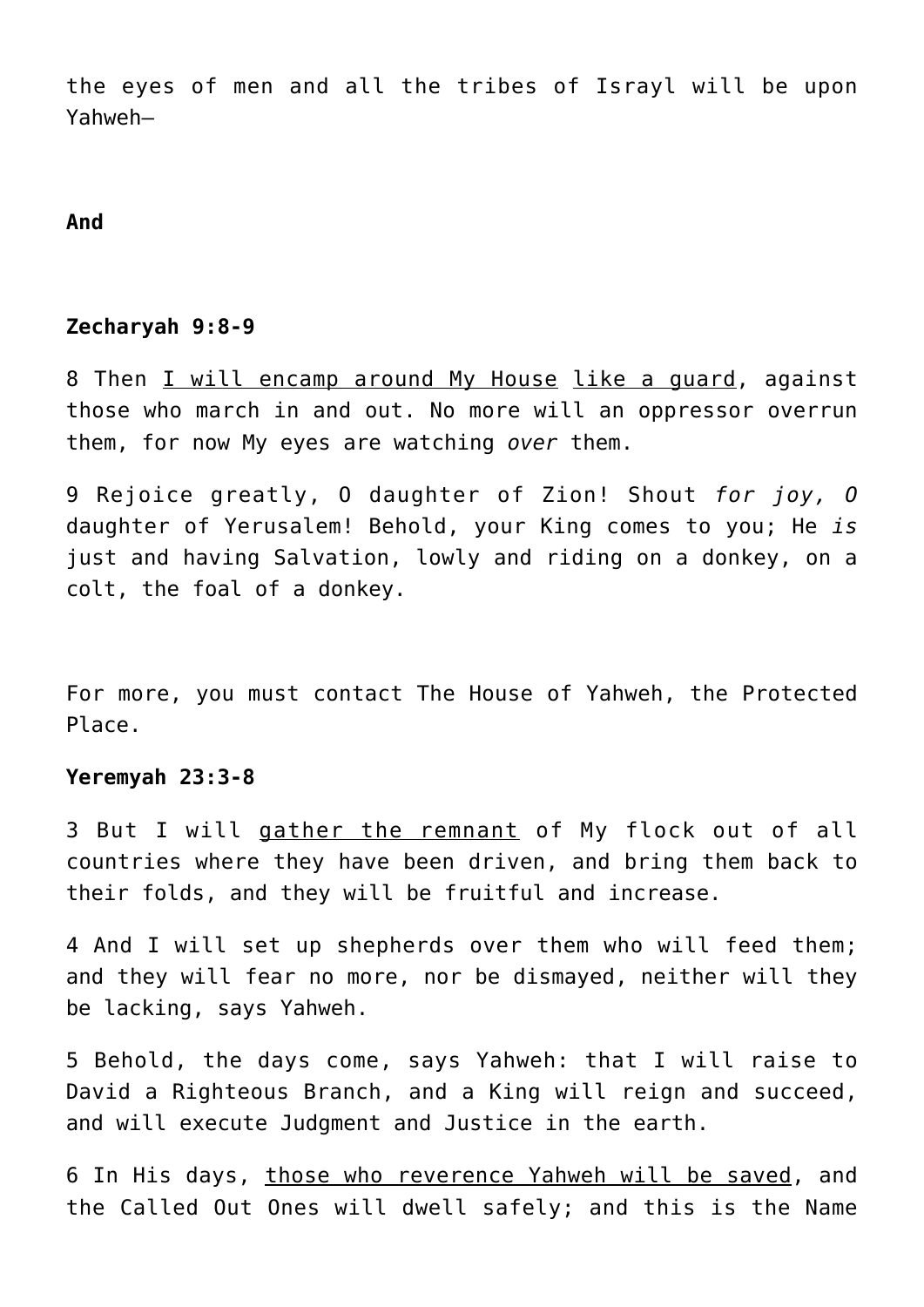that He will proclaim to them at Abel–Yahweh Tsidqenu: Yahweh our Righteousness.

7 Therefore behold, the days come, says Yahweh, that they will no longer say; As surely as Yahweh lives Who brought up the children of Israyl out of the land of Egypt;

8 But they will say; As surely as Yahweh lives Who brought up and led the seed of the house of Yisrayl into the Protected Place at Abel, and from all countries where they had been driven; and they will dwell in their own land.

# **Psalm 91:1-10, 14-16**

1 He who dwells in the Secret Place of the Most High will abide under the shadow of the Almighty.

2 We say to Yahweh: You are our refuge and our fortress! *You are* our Father in You we will trust!

3 Surely He will deliver you from the snare of the fowler, and from the noisome; *deadly,* pestilence.

4 He will cover you with His Feathers, and under His Wings will you trust. His Truth will be your shield and buckler.

5 You will not be afraid of the terror of night, nor of the arrow that flies by day.

6 Nor of the pestilence that walks in darkness, nor of the destruction that wastes at noonday.

7 A thousand will fall at your side, and ten thousand at your right hand; but it will not come near you.

8 Only with your eyes you will look and you will see the reward of the wicked;

9 Because you have made Yahweh your refuge. *Because you* have made the Most High your House; *The House of Yahweh;*